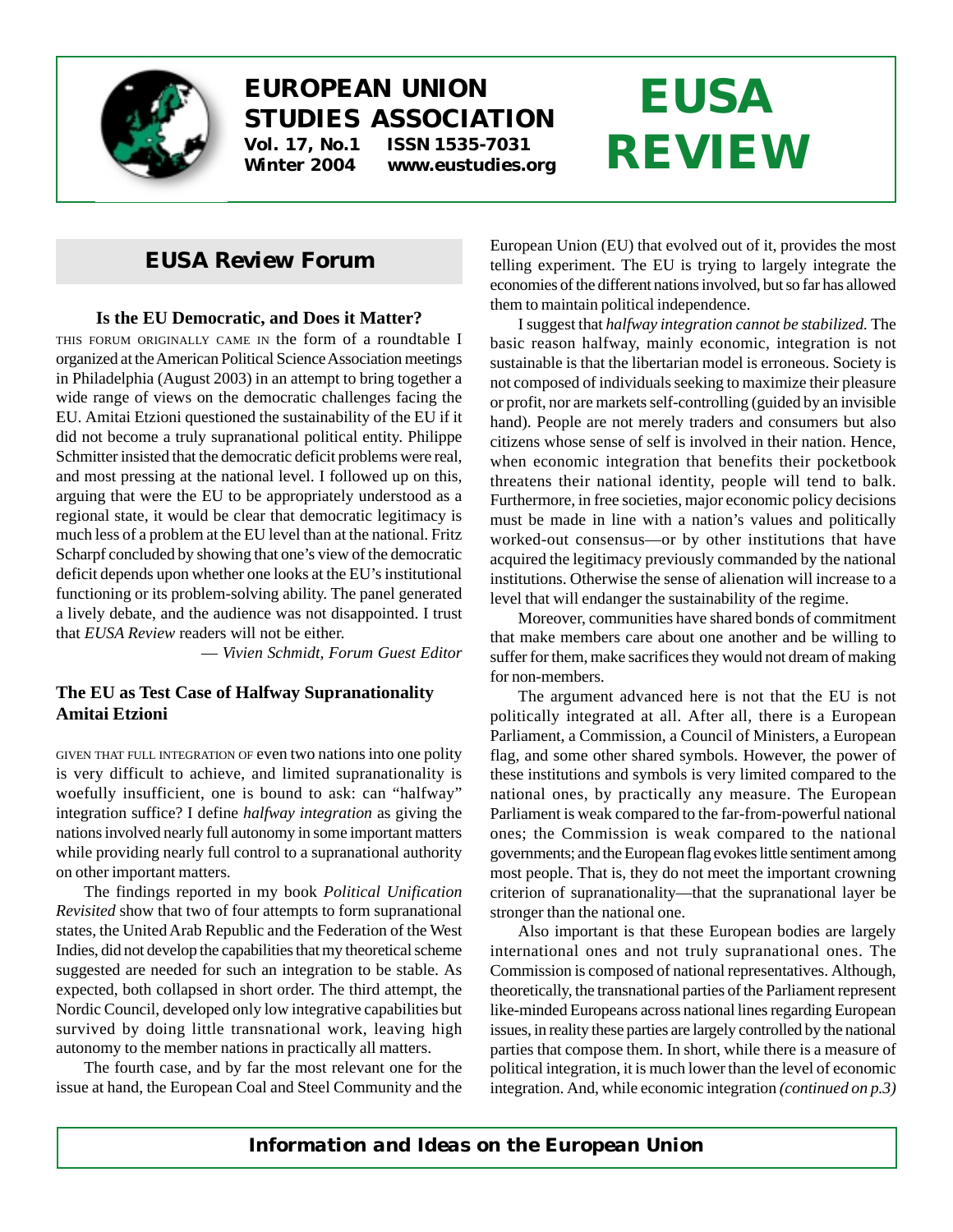The *EUSA Review* (ISSN 1535-7031) [formerly the *ECSA Review*] is published four times yearly by the European Union Studies Association, a membership association and non-profit organization (founded in 1988 as the European Community Studies Association) devoted to the exchange of information and ideas on the European Union. We welcome the submission of scholarly manuscripts. Subscription to the *EUSA Review* is a benefit of Association membership.

© 2004 European Union Studies Association

The European Union Studies Association ®, Information and Ideas on the European Union ®, State of the European Union ®, and www.eustudies.org ® are all registered trademarks of the European Union Studies Association, Inc.

**Managing Editor** Valerie Staats **Forum and Features Editor** Virginie Guiraudon (Université de Lille II) **Book Reviews Editor** R. Daniel Kelemen (University of Oxford) **Editorial Assistants** Lenora Lewandowski and Shannon Speakman

#### **2003-2005 EUSA Executive Committee**

GEORGE ROSS, Chair (Brandeis University) JOHN T. S. KEELER\*, Vice-Chair (University of Washington) KAREN ALTER, Secretary (Northwestern University) JEFFREY ANDERSON, Treasurer (Georgetown University) GRAINNE DE BURCA\* (European University Institute) VIRGINIE GUIRAUDON\* (Université de Lille II) SOPHIE MEUNIER\* (Princeton University) (\* Term runs 2003-2007) ALBERTA SBRAGIA (University of Pittsburgh)

*Ex Officio* **Immediate Past Chair (2001-2003)**

MARTIN A. SCHAIN (New York University)

#### **European Union Studies Association** ®

415 Bellefield Hall University of Pittsburgh Pittsburgh, PA 15260 USA Web www.eustudies.org ® E-mail eusa@pitt.edu Facsimile 412.648.1168 Telephone 412.648.7635

# **EUSA Review From the Chair**

#### **George Ross**

MANY OF YOU WILL AGREE THAT the news from Brussels is not happy. The EU has entered a new period of dangers, with outcomes uncertain at best. All the more reason for us to keep clear heads and pay close attention. Enlargement was never going to be easy, and the workings of existing EU institutions were unlikely to facilitate things. The "Constitution" has not made things easier. Our object of study, and for most, our passion, needs to be understood more and better, and this is our job. At EUSA we have been busy, with much to report.

First of all, many of you will have by now received your copy of *Friendly Fire: The Near-Death of the Transatlantic Alliance*, by Elizabeth Pond (published for EUSA by the Brookings Institution Press). Pond's work helps to focus on the subtleties of the EU's ongoing, but troubled, transatlantic relationships. Regarding publications, we are also pleased to add *JCMS, Journal of Common Market Studies*, to the discounted journals subscription package available to EUSA members. Your renewal form and our Web site carry details of this benefit of EUSA membership.

The EUSA board of directors held its fall meeting in Paris in November. Beyond the delights of Paris, we now have two Europebased board members and we wanted to deepen relationships with colleagues at Sciences Po Paris. EUSA thus co-sponsored a very successful seminar on the EU and transatlantic relations with the FNSP's *Forum Européen*. Over sixty attended the event—graduate students, professors, former diplomats and old friends—to listen to EUSA board members and Forum scholars Pierre Hassner and Renaud Dehousse. We owe special thanks to Renaud for hosting the event and the elegant reception that followed it, and we look forward to working with our Sciences Po colleagues again. The board also decided that EUSA's fourth Lifetime Contribution to the Field of EU Studies award will go to the eminent legal scholar, Eric Stein (University of Michigan Law School). Stein's work has been key in underlining the fundamental fact that Europeans, peoples of the law, have insisted that the rule of law should lie at the foundations of the EU. A pioneer and leader in EU law, Stein has been described as a "master comparativist" who has written extensively on comparative federalism and comparative law. We congratulate Professor Stein and we are honored that he has graciously agreed to accept the award and deliver remarks at the 9th EUSA Conference in 2005 in Austin, Texas.

The Board also decided that the 10th EUSA Conference will take place in Montréal, Québec, Canada in 2007. Montréal is a very international city with many intellectual, political, and organizational links to EU capitals. Not to be overlooked, however, are its culinary delights and its airplane connections. It is thus a perfect venue for EUSA's first ever major conference outside the USA. It also presents an opportunity to work with our Canadian colleagues. Next, because of the success of our book series with Oxford University Press, *State of the European Union*, we have recently circulated a call for proposals for volume seven in the series. Please see p.16 in *(continued on p.22)*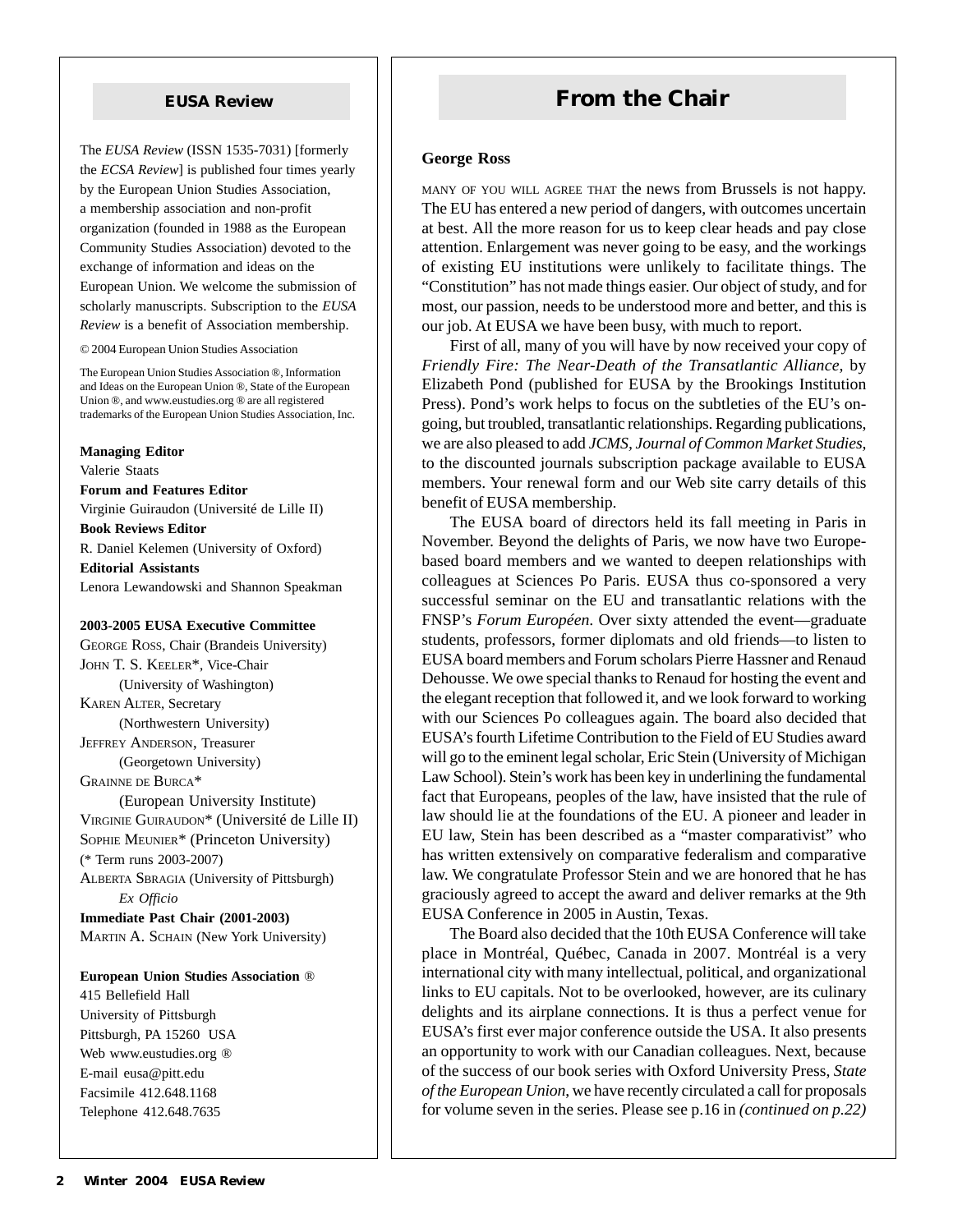*(continued from p.1)* is growing, political integration may regress, as the size and heterogeneity of the EU is about to be enlarged.

Several European leaders hold that the best way to achieve fuller integration is not to construct a supranational political authority, say, through a constitutional assembly of the kind that preceded the formation of the United States, but to increase economic integration. This, it is said, would lead numerous groups within each nation to realize that their interests have become supranational and hence gradually to shift their lobbying, politicking, and loyalties to the supranational union. This in turn would pressure the EU to develop more EU-wide political powers to work out these differences, which in turn would build the legitimacy of an EU government. Call it a syndicalist integration leading to a full-fledged supranational one. The idea is, instead of a frontal attack and a bold attempt to jump from many nations into a United States of Europe, allow processes to unfold gradually, according people time to adjust to the new supranational realities and for their new loyalties to evolve.

The fact is, though, that such a syndicalist integration is occurring only to a limited degree. Most times, farmers, workers, and businesses find it more effective to lobby their national governments for special considerations (farm subsidies, for instance) than to lobby the EU Commission and Parliament.

The continued high level of national rather than syndicalist commitments was dramatized in the year 2000, when the EU leaders met to reconsider the unanimity rule. The difficult negotiations were about how many votes each nation would be allotted—not each European party. Moreover, the political integration scenario based on syndicalist integration ignores the fact that by itself syndicalization cannot provide the needed core of shared values, legitimacy, and consensus building.

 Last but not least, for a sociologist, the notion that a union would move at the same time to greatly expand its membership (and in the process the heterogeneity of its members) *and* introduce a constitution that moves from nation-protecting unanimity to majority rule, is to maximize friction and minimize the chance for success.

All said and done, it is my hypothesis that halfway integration cannot be sustained and that the EU will either have to move to a high level of supranationality or fall back to a lower one.

*Sociologist Amitai Etzioni is University Professor at George Washington University and Director of the Institute for Communitarian Policy Studies.*

#### **The European Union is Not Democratic—So What? Philippe C. Schmitter**

WHY SHOULD EUROPEANS CARE THAT "their" Union is not democratic and that "their" recently drafted constitutional treaty is not going to change that situation very much? Intergovernmental organizations are not supposed to function democratically. Indeed, they are all much less democratic than the EU. Moreover, there is not much evidence that many Europeans care about this state of affairs. The so-called "democratic deficit" is largely a creation of academics and intellectuals. We have just seen during the "Convention on the Future of Europe" that ordinary citizens did not seem to be willing to devote much attention to the prospect of constitutionalizing, much less of democratizing EU institutions.

The primary reason for a concern with Euro-democratization is simple: far more than any other arrangement for policy-making between sovereign national states, the EU has had a major—if not always recognized—impact on the practice of domestic democracy within its member-states. The expanding scope of its policy tasks and the more modest, but still significant, increment in its supra-national authority may have passed for some time largely unperceived by mass publics, but that "permissive consensus" has ended. Since the signing of the Single European Act and, especially since the contentious ratification of the Maastricht Treaty, wider publics have become *politicized* with regard to the EU. For the first time, "European issues" have forced their way onto the agenda of national politics, and domestic politicians can lose and gain votes as a result of the positions they have taken in Bruxelles. The new cleavages generated by "more vs. less" Europe seem to be cutting across traditional cleavages established by class, religion and geographic location and, thereby, undermining the coherence of domestic political parties and party systems. Even more surprisingly, an overwhelming proportion of prominent national politicians irrespective of parties have tended to support EU initiatives (except in Great Britain), but they have found themselves increasing disavowed by their previously obedient followers. Politicization, in other words, has tended to disfavor rather than favor further extensions of the integration process.

The fact, as we have noted above, that the EU is not itself a practicing democracy raises the *a priori* likelihood that its impact upon "domestic democracy" will be negative—not so much in undermining democracy as such, but in gradually diminishing "the accountability of rulers to citizens acting indirectly through the competition and cooperation of their representatives."

The impact of the non-democratization of Europe upon democracy in Europe is still a process—not (yet) an outcome. It has changed, albeit sporadically, with shifts in the functional content of the integration process and expansions in the *compétences* of European institutions. Moreover, those institutions themselves are not yet close to having consolidated a stable and legitimate set of rules, *pace* the efforts of the Convention. Even in retrospect, it is difficult to point to a distinctive—much less a definitive—contribution, since the net effect of supra-national governance seems to complement (and, probably, to enhance) trends that were already affecting domestic democracies. Indeed, the emerging Euro-Polity might best be interpreted as an exaggerated version of both the positive and negative features of "post-modern," "post-national," "poststatist," and "post-liberal" democracy in Europe.

But can this "transitional" situation endure indefinitely? In a book entitled *How to Democratize the European Union … and Why Bother?* (Lanham, MD: Rowman & Littlefield, 2000). I have argued that there are at least two good reasons why it may be timely to begin experimenting with continental democracy sooner rather than later: *(continued on p.4)*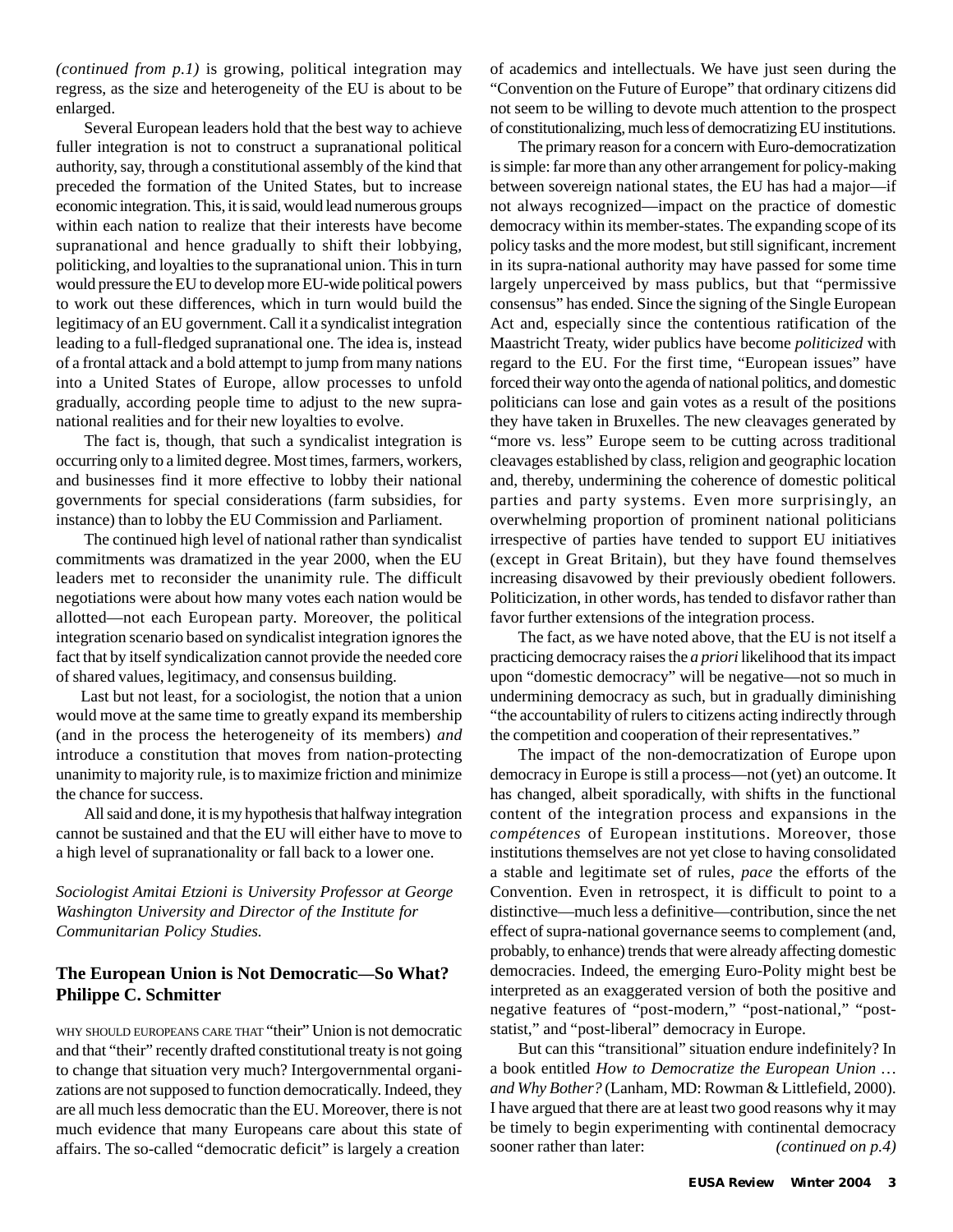*(continued from p.3)* (1) There is considerable evidence that rules and practices of democracy at the national level have become increasingly contested by citizens. This has not (yet) taken the form of rebellious or even "unconventional" behavior, but what Gramsci once called "symptoms of morbidity" such as greater electoral abstention, decline in party identification, more frequent turnover in office and rejection of the party in power, lower prestige of politicians and higher unpopularity of chief executives, increased tax evasion and higher rates of litigation against authorities, and skyrocketing accusations of official corruption. It would be overly dramatic to label this "a general crisis of legitimacy," or to attribute responsibility for it to the European Union, but something isn't going well—and most national politicians know it.

(2) There is even more compelling evidence that individuals and groups within the European Union have become aware of how much its regulations and directives are affecting their daily lives, and that they consider these decisions to have been taken in a remote, secretive, unintelligible and unaccountable fashion. Europeans feel themselves, rightly or wrongly, at the mercy of a process of integration that they do not understand and certainly do not control—however much they may enjoy its material benefits. Again, it would be over-dramatizing the issue to call this "a crisis of legitimacy" but the "permissive consensus" that accompanied European integration in its early stages is much less reliable—and supranational officials know it.

These two trends are probably related causally. Together they create a potentially serious *double bind* for the future of democracy in Europe. If, on balance, the shift of functions to and the increase in supranational authority of the EU have been contributing to a decline in the legitimacy of "domestic democracy" by calling into question whether national officials are still capable of responding to the demands of their citizenry, and if the institutions of the EU have yet to acquire a reputation for accountability to these very same citizens when aggregated at the supranational level, then, democracy as such in this part of the world could be in double jeopardy. Admittedly, the grip of this bind is still loose, but it is tightening. The national "morbidity symptoms" show no sign of abating; the supranational "permissive consensus" shows abundant signs of waning. Between the two, there is still space for the introduction of democratic reforms, but who will be willing (and able) to take advantage of the rather unusual political space formed by monetary unification and eastern enlargement (not to mention, the increasingly skewed outcome of Euro-elections) is by no means clear. The potentiality exists for acting preemptively before the situation reaches a crisis stage and before the compulsion to do something becomes so strong that politicians may overreact, but will it be exploited? One might have hoped that the "Convention on the Future of Europe" would have done so, but its resulting draft is far too limited and weak to make much difference. It looks to this observer that an important opportunity has been missed and I would not be surprised if European citizens, if and when they are called upon to ratify the eventual "constitutional treaty," will end up rejecting it or, more likely, finding it so insignificant an improvement on the *status quo* that they will simply not bother to vote.

*Philippe C. Schmitter is Professor in the Department of Social and Political Sciences at the European University Institute.*

#### **Democratic Challenges for the EU as "Regional State" Vivien Schmidt**

TO THINK COGENTLY ABOUT THE democratic challenges to the European Union, we need first to decide what the EU *is.* Otherwise, we are likely to fall back on comparing the EU to the nation-state, which causes problems for everyone. For the pro-Europeans, the EU will always be found wanting in power and democracy when compared to the nation-state. For the Eurosceptics, such a comparison raises the red flags of "federalism" and "superstate." For most everyone else, it confuses the issues, since we are left discussing what the EU is not.

I propose a better way of thinking about the EU, as a *regional state.* By this I mean that the EU is best understood as a regional union of nation-states in which the creative tension between the Union and its member-states ensures both ever-increasing regional integration and ever-continuing national differentiation. As a result, the EU is and will continue to be characterized by shared sovereignty, variable boundaries, a composite identity, compound governance institutions, and fragmented democracy in which legitimacy is as much if not more of a problem at the national level than at the EU level.

Unlike any nation-state, the EU's sovereignty is shared with its constituent members. As such, it is dependent upon internal acceptance by EU member-states as well as on external recognition by other nation-states, policy area by policy area. On these bases, the EU has already been accepted and recognized as a sovereign region in international trade and competition policy but certainly not yet in defense and security policy.

The EU's boundaries are more variable than those of any nation-state. Its borders are not as yet fixed with regard to geography—will Turkey be included? but then what about Russia? And its policy reach is asymmetrical—Schengen border controls, European Monetary Union, European Defense and Security Policy all differ in EU member-state participation.

The EU's identity is more composite than that of any nationstate. This is not only because Europeans identify much less with Europe than with their nation or even sub-national region. It is also because they imagine Europe through a plurality of national lenses.

The EU's governance system is more compound than that of any nation-state. Although the EU looks something like a federal nation-state, its member-states have much greater independent powers than the sub-federal units of any national government while its decision-making processes are much more complicated as a result of the EU's greater multiplicity of actors and points of interest access. Moreover, the EU's politics looks nothing like that of any nation-state, not only because there are no EU-wide elections for an EU leader, but also because there is very little real partisan politics at the EU level, with the little there is submerged by the emphasis on consensus and compromise.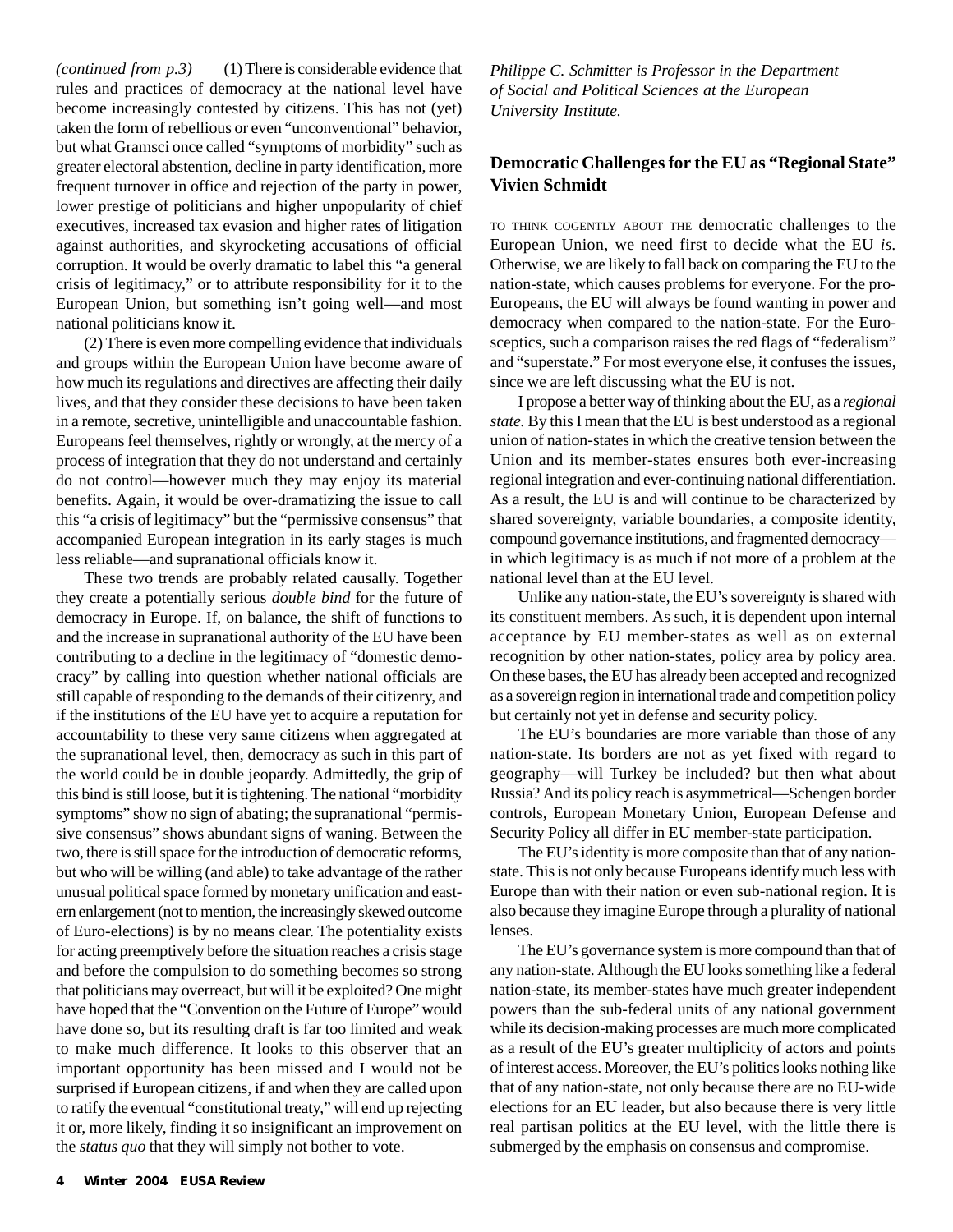In this system, democracy is more fragmented than that of any nation-state. Instead of having a central government *by*, *of*, and *for* the people—through political participation, electoral representation, and governing effectiveness—as well as what I call government *with* the people—through interest consultation the EU level emphasizes governance *for* and *with* the people while leaving to the national level government *by* and *of* the people.

All of this together makes for big questions with regard to the EU's democratic legitimacy, especially if the point of comparison is the nation-state. However, when the EU is considered as a *regional state*, in which democracy is understood as an amalgam of the national and supranational, the EU's legitimacy problems diminish.

Most importantly, the EU's "federal" checks and balances, its voting rules requiring supermajorities or unanimity, its elaborate interest intermediation process *with* the people, and its consensus politics go very far toward safeguarding minority rights against the dangers of majority rule *by* the people (Scharpf, this issue). By the same token, however, those very checks and balances can sometimes undermine governing effectiveness *for* the people, given that the very rules that are ordinarily instituted with difficulty are even more difficult to change. The lack of an EU level government *of* the people elected *by* the people makes impossible the kind of activating political consensus which can reverse even the most hidebound of rules in any nation-state (Scharpf, this issue).

This absence of EU "politics" causes even more serious problems for member-states' democracies. Because member-state citizens lack a system in which they can "throw the scoundrels out" at the EU level, national politics take the heat for EU problems. National politicians often find themselves held accountable for policies for which they may not be responsible, over which they may have little control, and to which they may not even be politically committed.

Elsewhere, I have argued that the *real* democratic deficit is at the national level. This is so not only because national practices have changed—as the focus of governing activity has moved up while political activity has been submerged—but also because national ideas about democracy have not (*Financial Times*, August 11, 2003). The problem is that national leaders continue to project traditional nation-state visions of democracy—as if nothing has changed, although everything has—while generally leaving the EU vague and undefined.

Politicians have understandably been loathe to expend their limited political resources on the EU, since it has been so much easier to blame the EU for unpopular policies and to take credit for popular policies without mentioning the EU. And what politician, after all, would want to admit to having lost power, control, or political direction? But this leaves national citizens more susceptible to those on the political extremes who do speak to these issues as they inveigh against the losses of sovereignty and identity or the threats to the welfare state.

The best way for national leaders to deal with the national democratic deficit is to engage in discourse and public deliberation that recognize the EU for what it *is*, a regional state, as they address the changes in national democracy directly. In light of the need to ratify any Constitutional Treaty that comes out of the current IGC, such discourse and deliberation is of the essence. Without this, the outcomes of national referenda on the Constitutional Treaty could likely replicate those of the recent Swedish referendum on the euro.

*Vivien Schmidt is Jean Monnet Professor of European Integration at Boston University.*

#### **The European Democratic Deficit: Contested Definitions or Diverse Domains? Fritz W. Scharpf**

THE ALLEGED EUROPEAN DEMOCRATIC DEFICIT remains a controversial subject in academic discussion and public debates. One reason could be normative disagreement. "Democracy" is a contested concept, associated with diverse ideal requirements and real-world institutions and practices. But that is not the only explanation. Given the complexity of the object of evaluation, it seems likely that different evaluators—like the proverbial blind men describing an elephant—may be looking at different domains of European democracy, and their seemingly contradictory evaluations might each be valid for the field on which they have chosen to focus. This is the hunch I will follow here.

In order to partition the overall terrain, I will rely on two distinctions. First, discussions of a European democratic deficit may focus either on the EU level or on the impact of Europeanization on democracy at the national level. Second, the assessment of democratic performance (whether input- or output-oriented) may focus either on safeguards against the abuse of governing powers or on the responsiveness of government problem-solving. If these distinctions are combined, they identify four problem areas on which authors might concentrate. While all of them are clearly relevant for discussions of the European democratic deficit, their specific *problématiques* differ significantly, and there is no reason to expect identical conclusions in all of them.

The most sanguine view is held by authors considering the impact of the EU on safeguards against the abuse of national governing powers. There is no question that the Copenhagen conditions for Eastern enlargement had beneficial effects on the treatment of minorities, the rule of law and the effectiveness of public administration in the candidate states. Moreover, as Joseph Weiler has emphasized, under the supremacy of European law, legislators, judges and administrators in present member states have learned to respect European legal constraints reflecting the interests of their neighbors and the concerns of strangers in their midst. Given the evident "rightness" of such changes, it is not surprising that authors focusing on the potential abuse of national powers will emphasize the democratic surplus generated by European rules, rather than any deficits in their genesis.

Conclusions are similarly positive among authors like Andrew Moravcsik who are focusing on the EU's capacity to restrain the arbitrary and potentially corrupt exercise of its own powers. Since checks and balances in the *(continued on p.6)*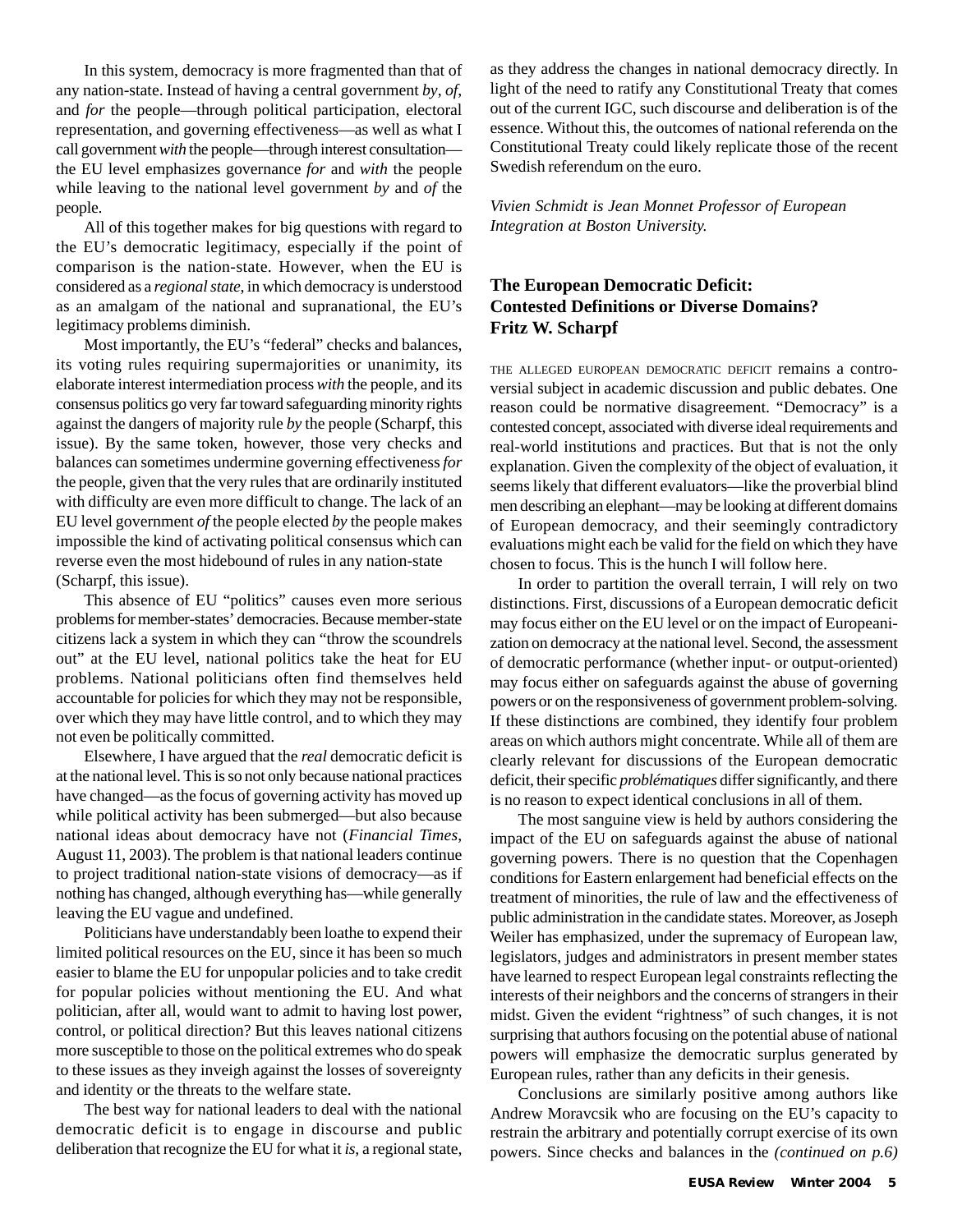*(continued from p.5)* EU exceed the most extreme constraints imposed in national systems by consociational or consensus democracy, federalism, and reduced fiscal competencies, there is indeed no reason to fear a totalitarian European superstate.

Democracy, however, is not merely about preventing the abuse of state power, but also about ensuring its responsiveness to the needs and demands of constituencies. Thus institutions that prevent tyranny by also preventing effective problem-solving will produce deficits of output-oriented democratic legitimacy. That is not a problem where the European Central Bank, the Commission and the Court of Justice are able to act unilaterally. But otherwise effective European action depends on broad agreement among the Commission, the Parliament and national governments. When the stakes are high, it is easily blocked by politically salient conflicts of interest or normative preferences among member-state governments or constituencies.

The obvious remedy, switching to majority voting in the Council, is not available for the most glaring problem-solving deficits—the lack of an effective common foreign and security policy, the inability to harmonize the taxation of mobile capital or to relocate subsidies from present beneficiary countries to the poorer new member states and, more fundamentally, the absence of common fiscal, economic, employment and social policies that would match the perfectionism of European market integration. Yet if majority votes were able to override national opposition on these politically most salient issues, the lack of input-oriented democratic legitimacy could easily undermine past achievements of political integration in the European Union.

If that is so, national governments are left to cope with the problems the Union cannot deal with. But they must do so under the increasingly tight constraints imposed by European economic and legal integration. These may arise even from legislation that was originally adopted with the agreement of all national governments in the Council of Ministers. But once they are in place, European rules are protected against amendment or abolition by the same checks and balances which had ensured their consensual adoption. Hence when circumstances or preferences should change, neither the Union nor individual governments could respond to political dissatisfaction or violent protest. This lack of responsiveness may significantly contribute to democratic deficits at national levels.

Moreover, the most constraining rules of European law are not even originally supported by intergovernmental agreement. They are the product of unilateral action by the Commission and the European Court of Justice, based on their interpretation of tersely worded clauses in the original Treaties. These interpretations—which could only be reversed by Treaty amendments that need to be adopted unanimously and ratified in all member states—have extended the requirements of economic integration and liberalization far beyond the limits of political consensus in many member states, and they have severely limited the capacity of national governments to respond to the urgent demands of their constituencies.

The controversial literature on the European democratic deficit makes more sense if one distinguishes among its different domains. Issues of democratic legitimacy are nearly irrelevant

for authors focusing on the normative constraints which European law imposes on oppressive or discriminatory national policies. Similarly, fears that the EU itself might develop into an oppressive superstate are dispelled by the high consensus requirements of EU legislation. By the same token, however, the EU's output legitimacy is limited by its incapacity to act in the face of politically salient conflicts among member states. At the same time, the ability of national governments to respond to politically salient problems is narrowly constrained by European law. As a consequence, the European democratic deficit is most manifest at the national level.

*Fritz W. Scharpf is Professor Emeritus at the Max Planck Institue for the Studies of Societies in Köln, Germany.*

### **EUSA Haas Fund Fellowship**

THE 2003-2005 EUSA EXECUTIVE COMMITTEE is pleased to announce the establishment of a new, annual fellowship for a graduate student's EU-related dissertation research. Thanks entirely to contributions to our new Ernst Haas Memorial Fund for EU Studies—launched in June 2003 to honor the memory of the late scholar Ernst B. Haas (1924-2003), whose work was pivotal in the establishment of the field of EU studies—we will offer one unrestricted fellowship of \$2,000 to support the dissertation research of any graduate student pursuing an EU-related dissertation topic in the academic year 2004-05. Please note the following stipulations for applicants, who must: • be pursuing the doctoral degree (PhD) at an accredited institution in any country;

• be writing her or his dissertation in English;

• have her or his EU-related, doctoral dissertation topic approved by the professor who will supervise it; and,

• be able to demonstrate clearly the relevance to EU studies of the dissertation topic.

Applicants for this Fellowship should submit in triplicate, hard copy, by regular post to EUSA, 415 Bellefield Hall, University of Pittsburgh, Pittsburgh, PA 15260 USA: (1) A one-page letter of application that specifies how the fellowship would be used;

(2) A two-page (500 words) *précis* of the dissertation research project that also explains its relevance to EU studies; and,

(3) Two letters of support from professors serving on the student's dissertation committee, one of them its chair.

The firm deadline for applications to be *received* in the EUSA office is *May 17, 2004*. The successful applicant will be notified by July 15, 2004, and will receive the grant as soon as the fellowship award letter has been signed and returned to EUSA. The fellowship will be paid in one lump sum by check and in US\$ only.

Anyone wishing to contribute to our Ernst Haas Memorial Fund for EU Studies should visit www. eustudies.org/haasfund.html or contact the EUSA office.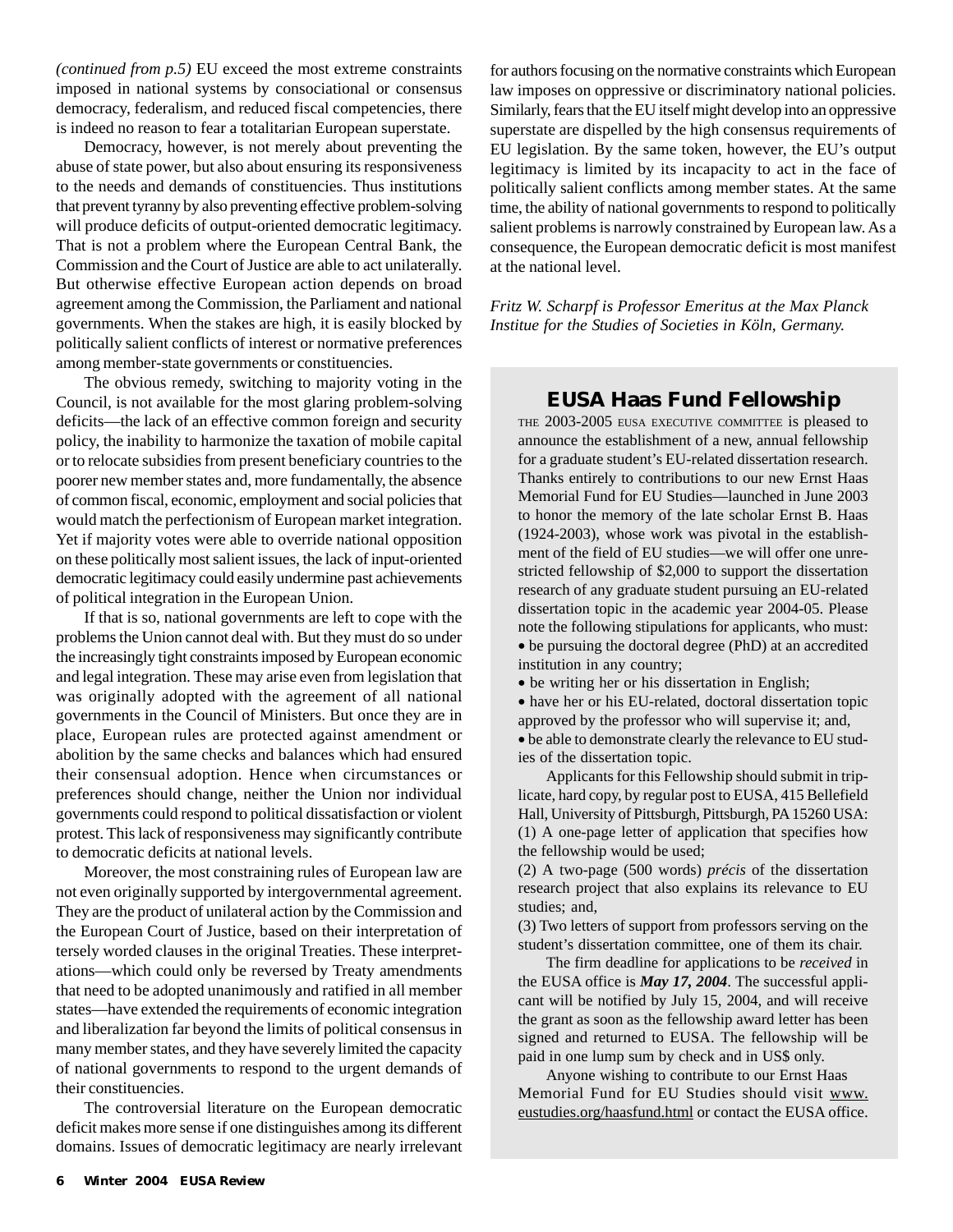*Editor's note: This column is written by members of EUSA's "Teaching the EU" Interest Section. For details about the Section, please visit* www.eustudies.org/teachingsection.html.

#### **Where to Strike the Balance: Blending Economics and Politics Michael P. Gerace**

THIS ESSAY DISCUSSES THE PROBLEM of teaching an interdisciplinary course in European integration, with the challenge being how to balance the economic content with the political and historical content. The crux of the problem seems to be in finding a balance between teaching the economic material as economics proper as opposed to political economy. Too much economics can sacrifice the rest of the course and not enough will only frustrate students. In my course, students are a mix of majors and they can get economics or political science credit for the course. The need to bring both disciplines into the course, however, produces three problems; one is how much economics should be brought into the course; the second is at what level should the economics be; and the third is how can this material be presented along with the political and historical content without loss of cohesion. How much economics?

This question is probably the easiest to answer because the economic subjects follow the major topical areas of the course. I generally cover five areas of economics (not including material that is more properly political economy). These include the customs union, where I present the comparative statics and then the dynamic effects; factor mobility in the EU; the Common Agricultural Policy and its problems; trade policy with areas outside the EU; and monetary integration including detailed discussion of fiscal and monetary policies. Monetary integration is the high point of the economic material in the class.

In each area, I try to present just enough of the economics so as to cover all of the points to be made, while leaving enough room in the class for the political and historical content. Currently the economic subject matter is just fifty percent of the course material and is interspersed with the rest of the material. I ask students to read both economic and political science literature as well. My recent preference for economic literature has been to use Neal and Barbezat (1998). This is a fine book, except that the graphs are hard to read and are sometimes confusing and the book could do more with monetary integration. The most important economic supplemental reading is De Grauwe (2000) for monetary integration and policy and Eijffinger and De Haan (2000) for fiscal policy. These are both high quality texts that present intermediate level economics (advanced in some places). What level of economics?

This question is always posed anew with every class and I have made mistakes along the way. While I have to ensure that the material is sufficient for credit in an intermediate economics course, much depends on the students. At times, I have gone

**Teaching the EU** very far into the economics because the class had a high degree<br>of interest. At other times, teaching the economics has seemed of interest. At other times, teaching the economics has seemed like pulling teeth. Generally, the majority of economics is graphical in nature and most of this is microeconomic. There are some equations in the course as well, most being macroeconomic and dealing with monetary integration and fiscal policy. None of the equations brought into class is complicated. It remains for me only to explain how they work, why they are relevant and what key points they help us better understand.

> When I first started teaching this course, my enthusiasm often got the best of me. I used to make the mistake of deriving key results in class so the students could see the whole picture, but almost no one appreciated this. I have also made the mistake of exposing students to scholarly articles in European economic integration. I gathered together a handful of economic articles that were not too difficult or technical and would assign them throughout the term. I thought that exposure to some cutting edge economic debates would be good for the students, but I was wrong. This literature served only to confuse and it certainly failed to spark interest. Now I assign articles that are still economic, but they are not hard research and are much easier to read—and probably more enjoyable.

> Another mistake I made was in my use of statistical data. I wanted the students to "see" the economics at work. I used to make a booklet with about fifty charts of data and hand it out at the beginning of the term and refer to it as the course progressed. The data ranged from measures of economic growth, productivity and wage levels to exchange rate data, balance of payments measures and net migration. I used data across member countries and across time and included the U.S. and Japan for comparison. The trouble with all of this was that it was too much to look at, and I do not think that the students liked the charts as much as I did. While I still use data, I do so in smaller doses and I make sure that, when I actually hand out charts, they are simpler and relate directly to that day's lecture. Widely available statistical data are a great resource for such a course and should be used, but the data must be tailored to the audience if they are to be of use to them.

> When choosing the level of economics, I have to remember that the students are a mix of majors. Because most of the economics is at least intermediate, however, those with no prior economics often have a difficult time with the material. Rather than turn these students away, though, I attempt to address this problem in two ways. One is that I provide as much background on the economic topics as is reasonable within class. I also offer students optional review sessions outside of class time, usually two before the mid-term and two before the final. This is frequently enough to get most over the hurdles. Most students attend these review sessions as well, including the economics majors. Integrating economics and political science

> Weaving together the economics and the political science is sometimes clumsy and difficult. There are some aspects of the course where the two seem to align naturally, but this is not usually the case. The reason for this is that economic and political science material requires different ways of presenting and explaining. Understanding the material requires different skills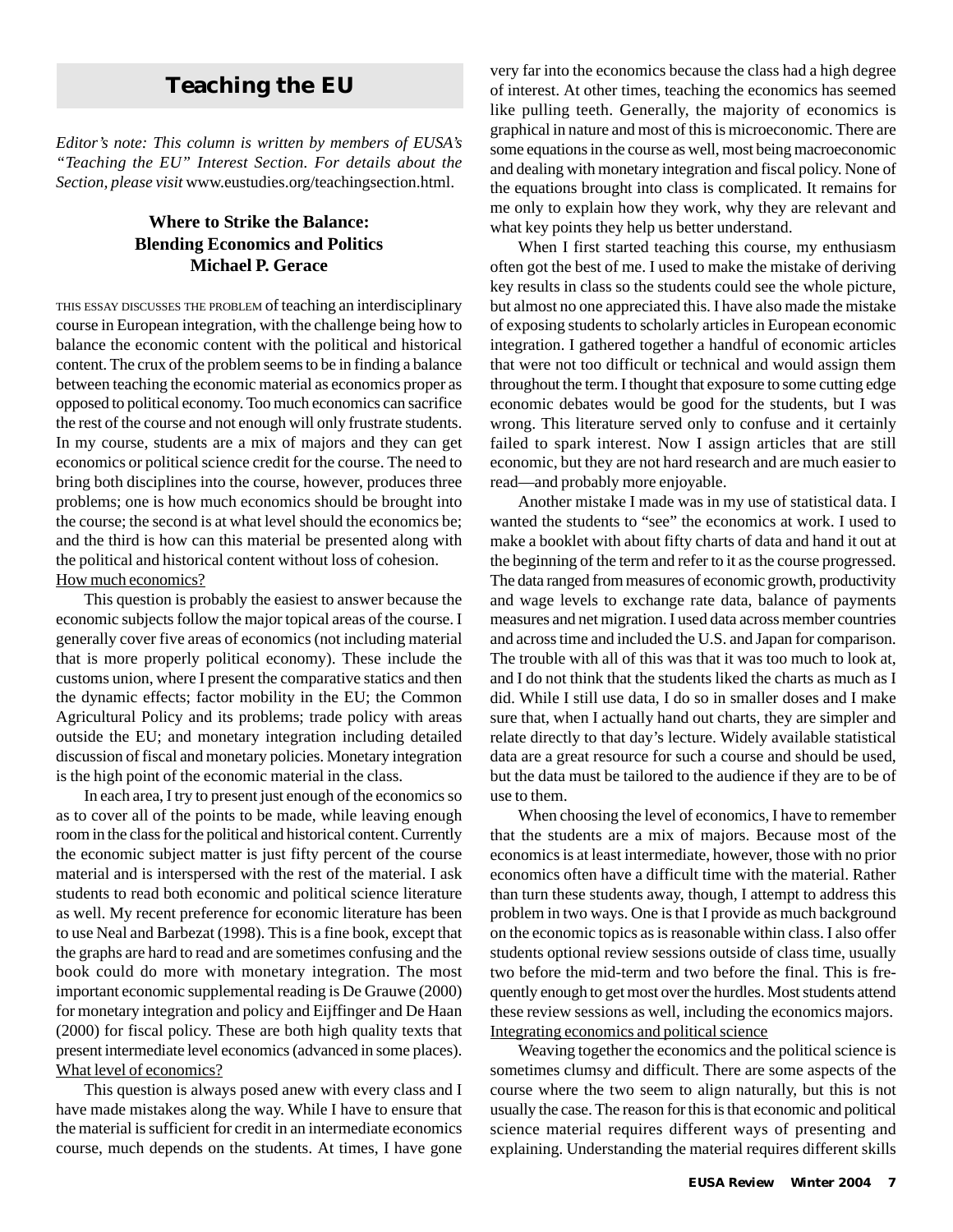on the part of the students as well, and they have to be prepared to shift gears as the material changes. My general method is to present historical background first, then the economics of the subject, then current politics and issues.

In the beginning of the course, for example, I start with a story on the development of European integration up to the Treaties of Rome. The story contains numerous lines of narrative, from Cold War issues and how they interacted with cooperative endeavors in Europe to Germany's economic and military rehabilitation to the advent of the Treaties themselves. Then we shift gears and present the economics of customs unions. The history is put aside as we focus on constructing a graphical presentation of a country's decision to form a customs union with another. I enumerate assumptions, explain the charts, and try to communicate their key points. The big question is whether a customs union creates or diverts trade. The answer, of course, depends on a handful of issues. I then present the dynamic effects of the customs union and what may happen to countries included and excluded from the union. Finally, we look at the actual evidence of whether the EEC was trade creating or diverting, and whether it was responsible for economic growth of members.

Students have to use all of their skills here because each segment of the topic is different in style and content. This tends to work best when there is some controversy. An interesting example is the case of labor mobility in the EU. The EU's expectations were that labor would cross borders among the major economies to find higher wages and would improve the comparative advantage of members, implying the economic argument that factor flows are complements to trade in goods. But the evidence seems to suggest that labor flows are substitutes to trade in goods because labor mobility among the major EU trade partners is quite small. Instead, the majority of labor mobility has come from outside these economies into them. The EU's position on the matter seems to be that a host of practical impediments to labor mobility exist (e.g., language barriers, differences in welfare schemes and retirement benefits, etc.), which it has admonished member governments to correct. When students see inconsistencies like this they start to liven up and try to reason through the economics more and contrast it to the political arguments.

#### Interdisciplinary teaching

Teaching an interdisciplinary course is a balancing act. Each discipline in the course must be covered authoritatively, lest one appear to be a jack of all trades and master of none. There is also the danger of overwhelming students with material, however, and losing cohesion. Finally, there is the possibility that students will be unhappy with the course. Those interested in the political science and history might not appreciate the economics, and those interested in the economics might not appreciate the political science and history. Striking the right balance in my class is an ongoing challenge and seems different with every group of students.

*Michael P. Gerace teaches business and economics and is academic director of the Umbra Institute, Perugia, Italy.*

#### **References**

- De Grauwe, Paul (2000) *Economics of Monetary Union.* Oxford, UK: Oxford University Press (OUP).
- Eijffinger, Sylvester C. W. and Jakob De Haan (2000) *European Monetary and Fiscal Policy*. OUP.
- Neal, Larry and Daniel Barbezat (1998) *The Economics of the European Union and the Economics of Europe*. OUP.

## **EUSA 2003 Supporters**

With grateful thanks, we recognize the following persons who made financial gifts of \$25 or more to the European Union Studies Association in 2003 (as of press time):

Hayward Alker Thomas Allen Karen Alter Christa Altenstetter Samuel Barnes Eugene M. Becker Jeanie Bukowski David Cameron James Caporaso Karl H. Cerny Peter Coffey Elizabeth P. Coughlan Maria Green Cowles Scott Davis Gráinne de Búrca Desmond Dinan Peter Duignan Richard Flickinger Julius Friend Frank Golino Lawrence Graham David M. Green Clifford P. Hackett M. Donald Hancock Helen Hartnell Leah Haus Peter Herzog Stanley Hoffmann Ross C. Horning John T. S. Keeler Robert Keohane Paulette Kurzer Carl Lankowski Pierre-Henri Laurent Leon Lindberg Gary Marks and Liesbet Hooghe Sophie Meunier Andrew Moravcsik and Anne-Marie Slaughter Koen Nomden Joseph Nye, Jr. John Peterson and Elisabeth Bomberg Carolyn Rhodes Thomas Risse Glenda Rosenthal George Ross Alberta Sbragia Vivien A. Schmidt Philippe Schmitter Simon Serfaty Michael J. Sodaro Valerie Staats Eric Stein Donald J. Swanz Allen S. Whiting

We also thank the following institutions for support in 2003:

- D. Bruce Shine (Shine & Mason), for *pro bono* legal work
- Europe Program, Center for Strategic and International
- Studies, for in-kind support of our Washington workshop
- Forum Européen, Sciences Po, for both financial and in-kind support of our Paris workshop
- DG for Education and Culture, European Commission,
- Brussels, for a major grant in support of our 2003 Conference
- University Center for International Studies, University of
- Pittsburgh, for both financial and in-kind operating support • Vanderbilt University, various schools, for generous in-kind
- and financial support of our 2003 Conference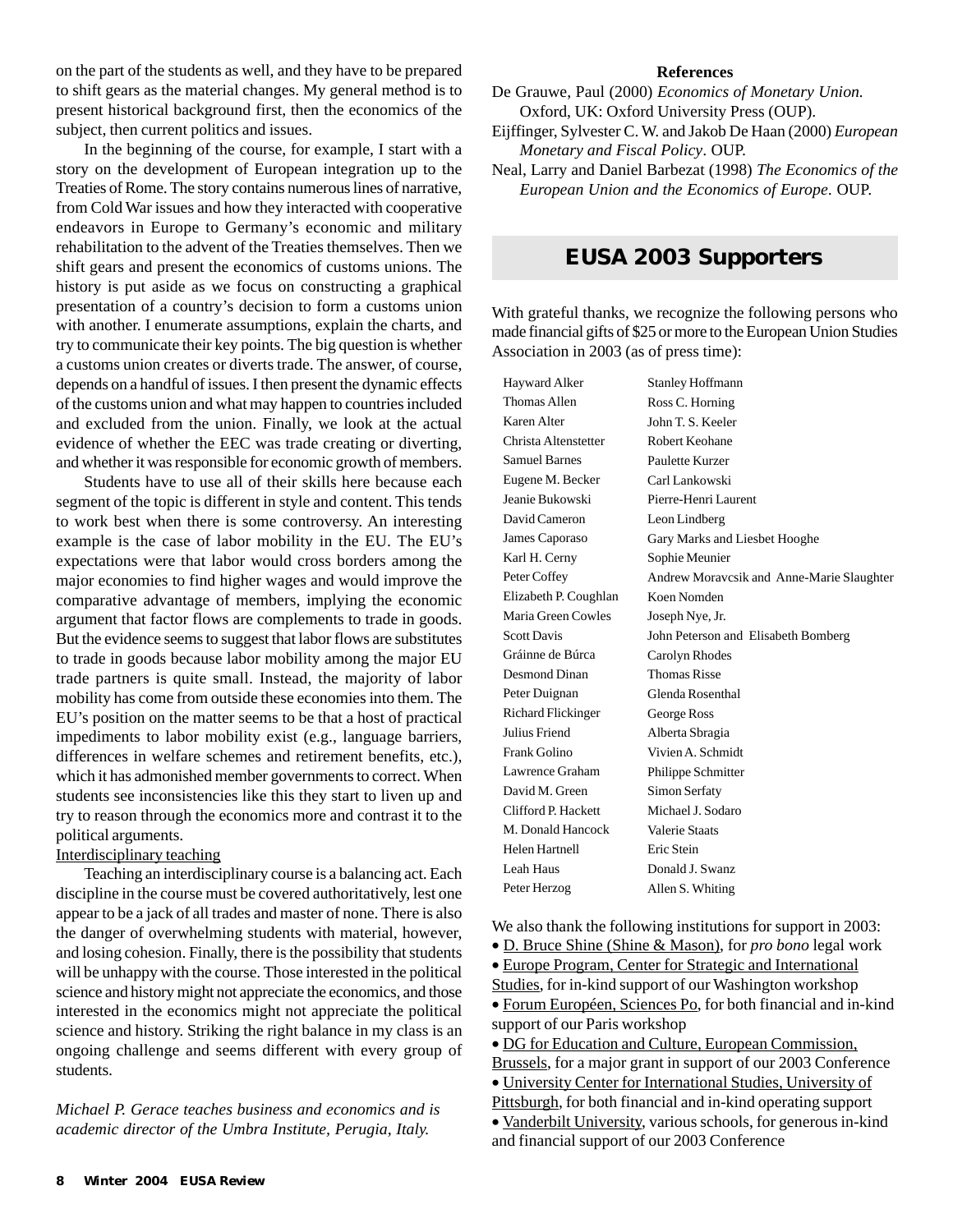# **EUSA List Serve**

*EUSA members sent the following replies to member Robert Ginsburg's 25 September list serve query seeking sources on Turkey's quest for EU membership:*

(1) Barry Rubin and Ali Carkoglu, Turkey and the European Union (Frank Cass, 2003) would be good starting point for further literature. Also try (www.abgs.gov.tr) the Secretariat for European Affairs of the Turkish government, where the reform packages adopted by the government to meet the Copenhagen Criteria can be found in English too including the National program for the Adoption of the Acquis. (www. deltur.cec.eu.int) is the web page for the Commission representation in Turkey. — Kemal Kirisci, Bogazici University

(2) Meltem Muftuler-Bac's book, Turkey's Relations with a Changing Europe (Manchester University Press, 1997), provides a good overview of the history of Turkish-EU relations. There is also a paper in Journal of European Integration (2003) by Muftuler-Bac and myself (McLaren) that discusses events between Luxembourg and Helsinki. In addition, Turkish Daily News (daily newspaper) usually provides good summaries of ongoing constitutional changes in English (www.turkishdailynews.com).

— Lauren McLaren, University of Nottingham

(3) Here are some links to the information, news and comments on the EU-Turkey relations:

www.euturkey.org.tr www.abhaber.net www.ibsresearch.com www.tusiad.org

www.ikv.org.tr

— Bahadir Kaleagasi, Turkish Industry / Business Association

(4) I would suggest that s/he start with inquiring the official position of Turkey from (www.mfa.gov.tr). There are various sources and research that deal with the issue, so if you could narrow the focus, I will be able to help more. I am more interested in security aspect, and have just finished my master's thesis which has a substantial amount of information on the background of Turkish-EU relations, so if you like, I can send you a copy. — Sebnem Udum, Bilkent University

(5) A great deal of historical data would undoubtedly become available by going through the annual index of the Bulletin of the EU for the last few years.

— Peter Herzog, Syracuse University Law, Emeritus

(6) I suggest the web site of The Washington Institute for Near East Policy (www.washingtoninstitute.org). WINEP has a Turkish studies program directed by Yale PhD Soner Cagaptay and many issue briefs on the subject of Turkish EU membership. — Carl Lankowski, U.S. Department of State

# **Spotlight on Italy**

*Many EUSA members focus on EU member states. This feature highlights an individual EU member state's major presences in the USA and beyond.*

#### Important Web sites

- www.italyemb.org Embassy of Italy in the U.S.
- www.quirinale.it The Italian President's Office
- www.ueitalia2003.it/ITA Italy's EU Presidency
- www.esteri.it/eng/foreignpol Italy's Ministry of Foreign Affairs

• www.istat.it/fmi/ITALY-NSDP.html Italy Economic and Financial Data (government statistics)

• www.library.yale.edu/wess/italian.html Association of College and Research Libraries resources on Italy

Missions Embassy of Italy in the United States, 3000 Whitehaven Street NW , Washington, DC 20008, tel. 202.612.4400, fax 202.518.2154, e-mail <stampa@itwash.org>. Consulates in Boston, Chicago, Detroit, Houston, Los Angeles, Miami, New York, Newark, Philadelphia, and San Francisco.

Business Italy-America Chamber of Commerce, 730 Fifth Avenue, Suite 600, New York, NY 10019. Oldest bi-national chamber of commerce in the U.S. (est. 1887), tel. 212.459.0044, fax 212.459.0090, e-mail <info.newyork@italchambers.net>, Web <www.italchamber.org>.

#### Selected scholarly resources

• The *Journal of Modern Italian Studies* examines Italian history, politics, economics, culture and society, 18th century-present. See <www. brown.edu/ Research/Journal\_Modern\_Italian\_Studies>. It is the journal (from Routledge) of the Italian Politics Specialist Group of the Political Studies Association (UK) <www.psa.ac.uk/spgrp/italian/italian.htm>.

• The Conference Group on Italian Politics and Society was formed in 1975 by members of the American Political Science Association. Check <www.arts.mcgill.ca/congrips/congrips.htm> or try <www.apsanet.org/PS/organizations/area/ italian.cfm>. CONGRIPS produces a newsletter, awards prizes, and sponsor(s) panels at APSA.

• The Italian Academy for Advanced Studies in America is based at Columbia University and aims to, *inter alia*, promote advanced research on Italian history, society, and culture and foster academic and cultural exchange between Italy and the U.S. See <www.italianacademy.columbia.edu>. Est. 1991 as agreement between Republic of Italy and Columbia.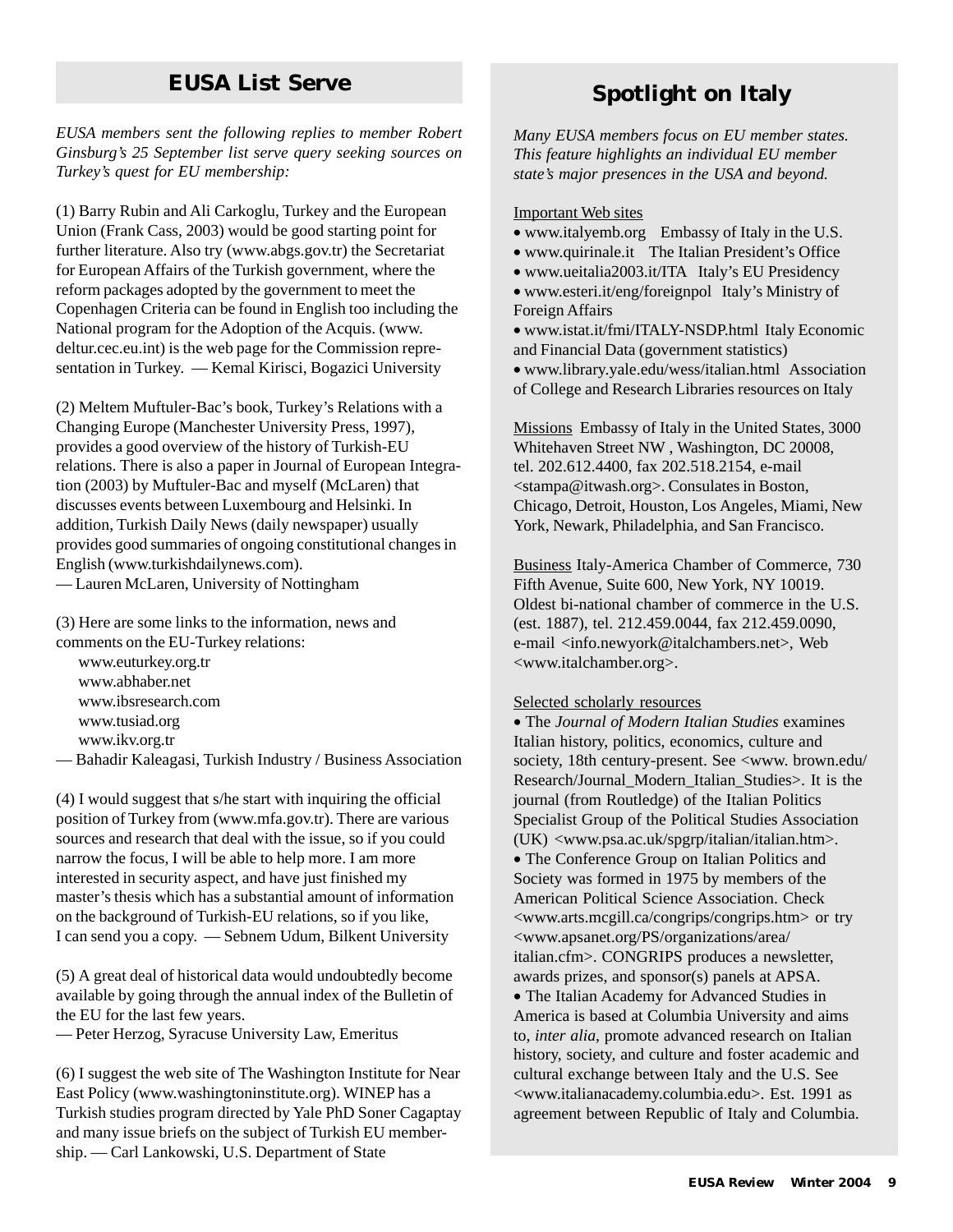# **Book Reviews**

#### **John Gillingham. European Integration, 1950-2003: Superstate or New Market Economy? Cambridge: Cambridge University Press, 2003, 608 pp.**

HERE WE PRESENT AN INTERDISCIPLINARY roundtable on John Gillingham's sweeping history of European integration since 1950. The book will interest EUSA members, even those who disagree with his provocative argument. Our roundtable brings together three leading scholars of the EU from history, sociology, and political science to reflect on Gillingham's new work. — *R. Daniel Kelemen, Book Reviews Editor*

#### **Neil Fligstein**

ANYONE BRAVE ENOUGH TO TRY to capture the whole history of the European Union (hereafter, EU) deserves our praise. John Gillingham's effort to encompass the whole sweep of the European integration project is an impressive effort to synthesize an enormous amount of material. While I recognize this as an impressive achievement, I am skeptical about his message.

Gillingham is not just trying to tell the story. He wants to judge the historical figures involved in integration, their goals, their successes and failures, and in the end, he wants to suggest where Europe ought to go. His perspective is that the idea of forming a European state was a bad idea, is a bad idea, and will continue to be a bad idea. So, for example, he chastises both Jean Monnet and Walter Hallstein for their involvement in trying to create a European superstate. Instead, he favors a minimalist political structure, one that helps create a new liberal market economy where economic growth will be promoted by unleashing market forces. His Hayekian vision (he invokes Hayek explicitly) will have governments at all levels step aside except to collectively regulate the worst excesses of capitalism in order to produce more economic growth.

I have two big reactions to this effort. First, the European integration project (economic, financial, and political) has managed to help produce over fifty years of peace in Europe. In a place where the two biggest wars in human history were fought out in the space of thirty years, this is a special accomplishment. Gillingham seems to think that this could have came about without trial and error and without the commitment, first of all of the leaders of European governments, and second of all, the European citizenry. To see the history of European integration as being only about European governments foiling the dreamers who wanted to create a European superstate by forcing them to stick to just creating a market, is a bizarre perspective on the process. Gillingham never really answers the question of what provides the forward momentum to this project. If the EU is such a bad thing, then why have governments (and by implication the people who elect them) decided to extend and expand their cooperation?

Second, Gillingham is naïve about the linkages between

states, markets, firms, and workers. Modern capitalist societies need institutional order to flourish. There, of course, is a huge amount of disagreement (both amongst scholars, but also clearly amongst policymakers, political parties, and educated publics) about how much and what type of government capacity is necessary to attain these ends. We know that there is a great deal of variation in these institutions across societies. But, to suggest that a European market economy was built or could be built without collective organizational capacity to regulate, litigate, and produce new rules for markets is an astonishing position. Market integration projects require states where rent seeking is controlled, there exists a stable money supply, there is peace, rule of law, and most of all commercial law to govern market transactions that involve property rights, governance structures, and rules of exchange. There also needs to be at least minimal rights to protect workers and consumers. Gillingham misses the critical point that the demand for more Europe was not just a product of political elites, but also firms, their lobbying groups in Brussels (and their home capitals), and the perception by the citizenry that more open markets would produce cheaper goods, economic growth and jobs.

Not surprisingly, Gillingham dislikes Haas's "neofunctionalism." But, while Haasian spillover has never really happened, there is a more obvious mechanism to link the growth of the European Union to the growth of a market economy. In a recent paper, we (Fligstein and Stone Sweet, *American Journal of Sociology* 102, 2002) demonstrate that as trade has increased within Europe, the supply of European rules increased. Moreover, these rules fed back into trade. They helped to reorganize market opportunities for actors and they subsequently led to increased growth in trade. It is this virtuous circle that the EU set in motion in the early 1960s. It is this process that has pushed European economic integration forward.

This kind of feedback is not without historical precedent. In the  $19<sup>th</sup>$  century in the U.S., there was a long fight over the rights of "foreign" corporations to operate in states where they were not headquartered. The Supreme Court continuously upheld the rights of those firms to do business without restriction, thereby paving the way for a national economy. After the Civil War, industrialization took off. This produced a series of booms and busts that ended up in the depression of the 1890s. There was a huge political demand (from both the left and the right) to regulate the American economy in order to control cutthroat competition and to ensure the rights of all consumers and producers. Between 1890 and 1914, the U.S. federal government produced most of the regulatory capacity it would ever develop for market intervention.

Europe is in the midst of just such a political and economic integration project. Politics is about trial and error, figuring out what works, figuring out what people really want to do. The European project is one of the largest peaceful efforts in human history to bring together people with different languages, cultures and national political traditions. One of the side effects of this process is that it has brought European citizens closer together by giving them the opportunity to meet, trade, travel, and learn about each other first hand. The collective forms of governance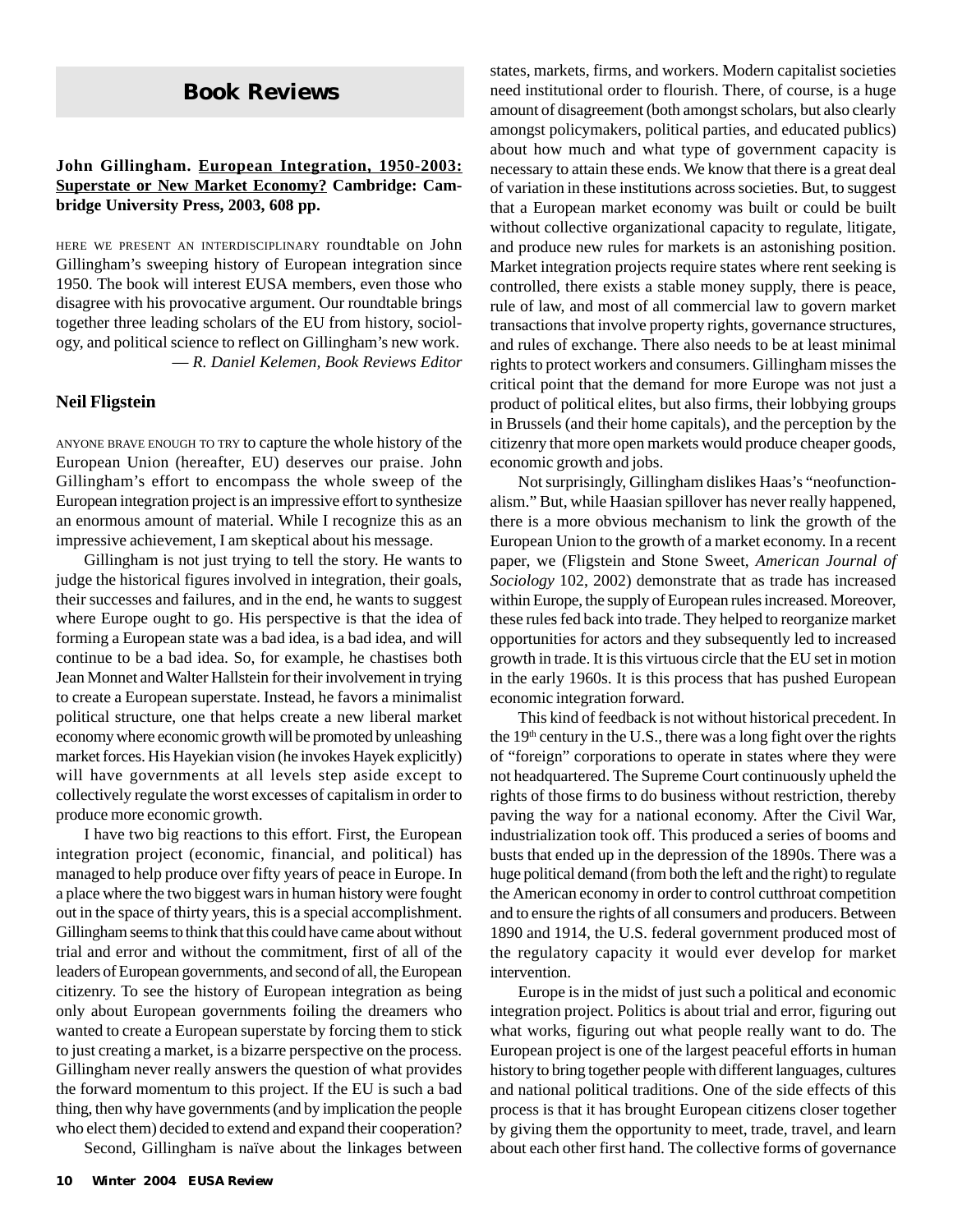that will be created are only now being imagined. Gillingham seems to want to deny the legitimacy of policymakers within governments and in the Brussels complex to propose to their citizens the different ways this might work. But, this is the politician's job. These projects will come to fruition only *if* people from across Europe come to see those projects as producing a better future.

*Neil Fligstein is professor of sociology at the University of California Berkeley.*

 $\overline{\phantom{a}}$ 

#### **Pierre-Henri Laurent**

THE HISTORIAN AND EUROPEAN INTEGRATION: it is interesting that it has taken a half-century to produce the first complete and comprehensive historical work on Europe's post-World War transnational integration written by a historian. There have been numerous valuable monographs (G. Ross, W. Kaiser, J. Young, A. Milward, P. Winand, and W. Liggens are first-rate examples of micro integration studies) and the D. Dinan, D. Urwin, and P. Stirk general treatments are noteworthy, but the 2003 Gillingham work is the most important piece of historical research since the earlier A. Milward book(s) and the recent A. Moravcsik volume. In general, the historiography of integration has been overwhelmingly by social scientists, with political scientists the most prominent and productive ones and historians contributing far less than even economists.

Gillingham, whose previous works included a high-quality exposition on the ECSC, has undertaken an ambitious task and produced an important revisionist portrait and interpretation of regional integration. His overall view highlights the more than half-century contest between economic statism and economic liberalism, emphasizing the evolving redistribution of power and tug of war between Brussels and the nation states. While many may be sympathetic with his criticisms about Eurocrats and their over-regulation and their maintaining the democratic deficit, and agree with his many citations of the wrongs of the centralizers, Gillingham presents an overall thesis that is not persuasive.

The author accomplishes his task by examining and analyzing the four stages in integration in great detail, even though his last two stages (the '80s and '90s) take up two-thirds of the 500 pages of text. In this entire commentary, the author concentrates on economic ideas and policies as the driving motors in integration history and focuses consistently on his liberal versus interventionist ideological thesis. There is a need to define liberal as utilized in Gillingham, for it is employed to denote the European, not American, concept indicating an open market, free trade plus a small, non-intervening government.

A critical dissecting of *European Integration* must commence with an acknowledgement that the historian must cope with a difficult sources and documentation problem in moving from the immediate postwar '40s to the century's end. Contemporary historians face a point in time when the archival materials and primary sources are available and deemed sufficient and meaningful enough to document in an empirical manner, or when these conditions do not exist. Gillingham's first two periods of study—that is, from the late '40s to the start of the '70s—now do qualify in the former category, primarily because of the extensive release of state papers up to the '80s that deal with the 1945 to 1970 period. Thus, his initial 150 pages on the genesis and first decade-plus of integration institutions (not merely the EEC, but ECSC, EPU and EDC, too) have a strong documentary foundation compared to the last three decades' formulations. In his most significant research in this recent era, he faces the dilemma of all who research—what to utilize as sources when there is a paucity of unsealed archives. At this point, the shift in reliance to secondary sources, news materials and especially electronic databases, although unavoidable, becomes not only evident, but lessens the historical validity sharply of his conclusions from those of the earlier chapters. This is critical since Gillingham contends that the '80s is the most dynamic period in the entire integration history and also is at the core of his "liberalization" viewpoint.

The structure of the book is not simply divided into the aforementioned four stages of integration's historical development, but is also tied to the relationship between ever-present individuals and their ideas on one side, and institutions and states and their policies on the other side. Gillingham does a masterful job of fusing some major thinkers like Friedrich Hayek, Jacques Pelkmans, Rolf Dahrendorf, and Jan Tumlir to the advance of "neo-liberalism" and linking them to the political actors such as Margaret Thatcher (Gillingham's heroine of the entire integration saga and the one paramount advocate of the reapplication of classical liberal ideas to contemporary integration policy) and even the "statists" and "centralizers" like Jean Monnet, Walter Hallstein, and especially Jacques Delors. This connective fiber amongst the intellectual and political/economic contributors to integration is enlightening and pertinent, but this selection and isolation of conservative individuals only reinforces the author's perspectives and, therefore, his monocausal approach to explaining the New Europe. If Gillingham sees the necessary theme as the struggle over decision-making "between two principles of social, political and economic organization, the state and the market" (p.xii), then some of the intellectual and political elite positions that were in opposition to, or promulgated other viewpoints beyond, the new-market system of economic liberalism need to be explored.

*European Integration* has some of its best sections when the "Monnet myth" and EC/EU rhetoric are broken down based on credible evidence. These and other specific examples are, however, woven deeply into Gillingham's belief that organizing anything from the center "does not work." For example, in the pages on the "interregnum" '70s, while offering some helpful insights, he nevertheless underplays the economic downturn of the era after the economic boom of the lift-off phase. In discussing the economic resurgence of the early '80s, he evades the fact that the public/private-sector elites' meeting and collaboration that resulted in igniting the high-tech, competitive global trade *relance* was in major part initiated by Commission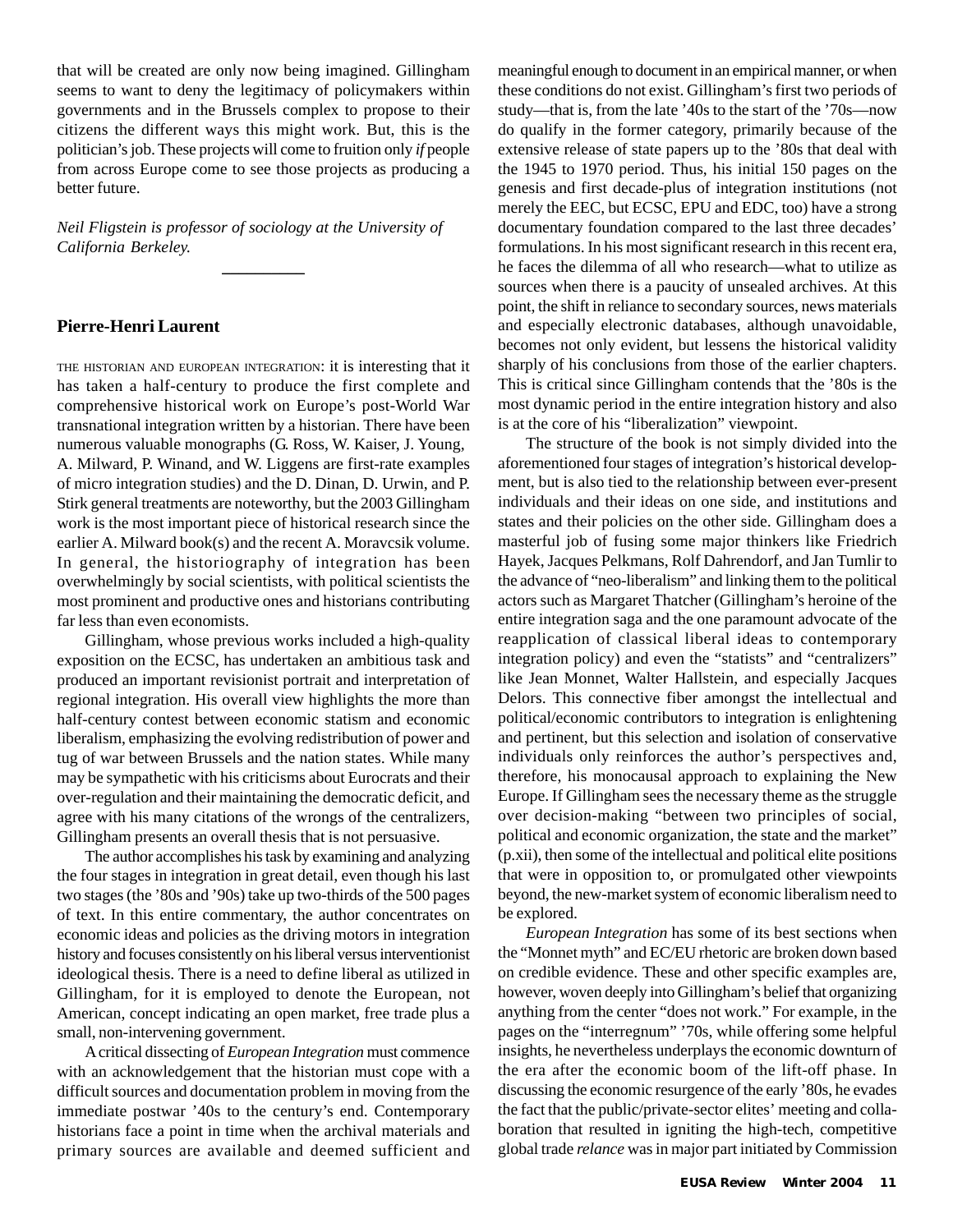actors and programs (Davignon and the likes of ESPRIT). Again, Gillingham breaks away from most of the EU historiography with his illustrations of wrongful overstretching by the Commission forces and the advocates of supranationalism.

The primary reason that Gillingham has presented a less than compelling or convincing argument is his "either/or" approach. The European building of common policies and institutions is essentially viewed as the work of either federalists and mega-state creators who profess in an unyielding fashion "positive integration" or the efforts of the new marketers' stressing deregulation, globalization and "negative integration." There appears to be little or, more likely, no reward in seeking any compromise, middle ground or "mix" approach to the crossnational problem-solving of integration. Gillingham and his "asymmetrical three-level interdependence game" espouses an economic interpretation that condemns any direction from the outer (or top) level or any elaborate regulatory powers.

This point of view casts the Commission as the source of misguided ideas and policies and the basic evil in the integration drama. Walter Hallstein and Jacques Delors are without any positive contributions of note, but represent a Eurocracy with statist intentions and goals in constructing a European federal union that has a corporatist *mentalité* at its heart. For Gillingham, the continuing prevalence of this viewpoint in the Commission explains why it now favors a commitment to the "deepening" thrust to fortify the Union's institutions (read Commission power), and even at the cost of undermining the "widening" of Europe so forcefully that the extension of the new market economy to the east is a giant failure.

Gillingham, who argues persuasively on the *limits* of the supranationality principle in the early formative decades, sees the top-down or elitist approach and/or European power creation as ending in failure in the more recent decades and furthermore alienating the European public in general. In this constant pursuit of federal union, which Gillingham contends rules the Commission bureaucracy, there is little leeway for a Commission that harmonizes and coordinates policies successfully in an intergovernmental structure. This branch of European governance, he claims, is the promulgator of *immobilisme*, the instigator of integration gridlock and stalemate. This outlook is furthermore visible in the presentation of the SEA, exaggerated as a Thatcher product bereft of any Kohl-Mitterand inputs, and in the layout of the TEU as a Delors and French construction, strikingly absent of any collapse-of-Communism, U.S.-influence, and reunification-of-Germany elements.

A meritorious contribution of this book are its telling insights and illustrations about the serious limitations, and even inadequacies, of the proposed theories of European integration. Even though Gillingham expresses a sympathy for the Paul Pierson-inspired "historical institutionalism," it, in part, once again tends to reflect the classical liberalism bent to this theoretical model. More relevant to most readers will be the implications of Gillingham's assessment of the major established theories of institutional causation and growth. Liberal intergovernmentalism is the "weightiest" to Gillingham, but still only partial in explaining significant *why's* (p.488). To this reviewer, Gillingham is perhaps too quick to dismiss earlier functionalist theory, but he does ably demonstrate that no general economic theory has yet emerged.

Gillingham's last fourteen pages open the door to the possible interplay of history with the social sciences in the search for answers. That "Envoi" also contains a strong cautionary note about the future of the European unity movement that is more palatable in its brief version than the insistent and relentless multipage gloom and doom of the Maastricht and '90s portion of the text (pp.263-479). To point out the Commission's supranationalists' and statists' (they are *not* the same) failures and blunders is a necessary and worthy venture. Gillingham gains our praise for clarifying the means and ends of Euro-fanatics everywhere, and particularly the complicating, damaging, delaying and derailing effects these people caused in the integration developments. His oft-referred to Frankenstein monster, the CAP, is a fine example but is, of course, a formulation and policy of nationalists and powerful economic lobbies much more than the Commission. The threats to integration have not come exclusively from the Left, federalists, technocrats, and the drivers of centralized external institutions. Overall, Gillingham seems to be convinced by the Yergin and Stanislaw (1998) book about the government and marketplace rivalry and the inevitability thesis about the latter's triumph in taking over the political "commanding heights" in the contemporary world.

What is the essence of Gillingham's work for the historian? The demerits include its style: it is often not written in a succinct, or even accessible, fashion. There is a dogmatism that sometimes overrides its empirical qualities. It will make little sense to the non-specialist, riddled as it is with technical detail; in its driving thesis, the absence of nuance may cause concern with integration specialists. In its unremitting anti-Commission thesis, the book cannot depict or explain the Commission's success and contribution in the form of the accomplishments of cross-border centralizing regulatory functions and powers. Nor does Gillingham adequately delineate the part played by the Court of Justice and European Parliament.

Gillingham is either unaware or unwilling to grant the impact of integration growth that was based on what Loukas Tsoukalis called "the elitist conspiracy of good intentions and remarkable results." One is driven to conclude that the author has either intentionally or unwittingly devised an almost bewildering ideological and Euroskeptic orientation that fails because it denies much historical reality.

Nevertheless, there is worth to Gillingham's book. It is a significant piece of work extolling a novel reinterpretation. It will be, and should be, widely read and cited. It will inspire other historical studies about this most important European historical development since the Second World War. It covers enormous ground ranging from a great in-depth analysis of several smaller states and their contemporary dilemmas brought about by recent EU developments to the skillful and illuminating explanations of the globalization and technology forces as they impinge on integration. It will not end the debate surrounding the birth and evolution of the EC/EU, but it does present a breakthrough picture of European integration at the intersection of the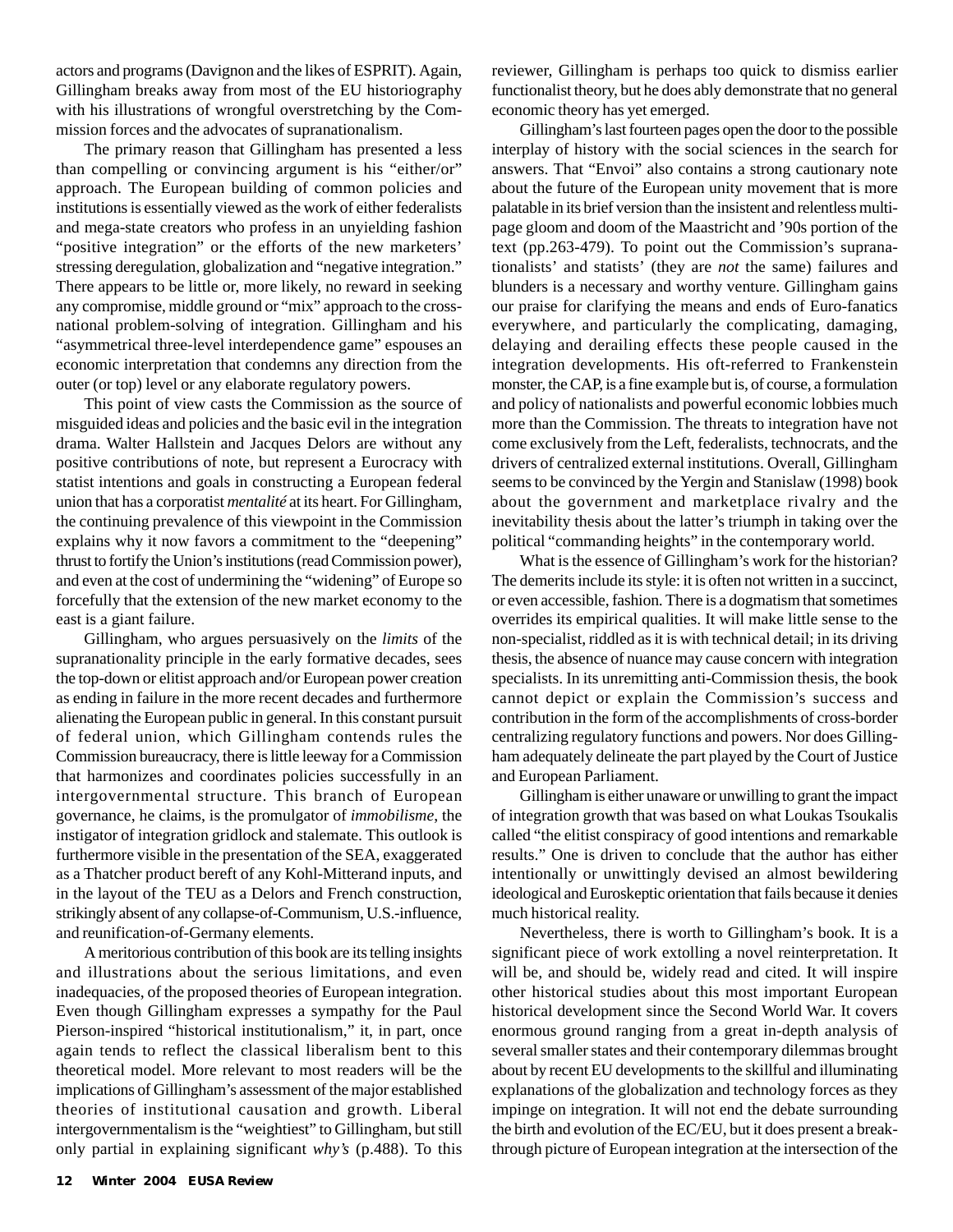*EUSA members interested in reviewing recent, EU-related books, please contact the reviews editor:*

**Dr. R. Daniel Kelemen Lincoln College Oxford University Oxford OX1 3DR UK E-mail daniel.kelemen@politics.ox.ac.uk Fax 44.1865.279.802**

*Publishers should send two review copies of books directly to Dr. Kelemen.*

new global market economy and the new economic conservatism at century's end. Notwithstanding his ideology, Gillingham has given us, in his historical detail, an extremely rich resource about recent Europe's search for "ever closer union."

*Pierre-Henri Laurent, a founding board member and past Chair of the European Union Studies Association, is an independent scholar and professor emeritus of history, Tufts University.*

 $\overline{\phantom{a}}$ 

#### **George Ross**

CAN 400 MILLION EUROPEANS BE wrong? *European Integration* is a *livre à these.* John Gillingham flies his colors openly as a follower of Friedrich von Hayek. In his view, state and public decisions have little business intervening in market flows beyond providing an absolute minimum of regulation—roads, traffic lights, police, courts, and little more. Gillingham further posits an historical "meta-narrative" in which advanced capitalist societies are destined toward a world in which markets will be the central decision-making mechanisms in most areas of life. This is controversial indeed.

Gillingham is wide-ranging, erudite, and takes economists and social scientists seriously. He recognizes that understanding EU Europe involves seeing the EU between "globalization" and local societies while giving attention to all three levels and their interactions. Gillingham writes well, with delightful razor-sharp irony. Moreover, his combination of Hayekian meta-narrative and lively, sometimes irreverent, style helps him avoid the Euroadoration that one often finds in EU histories. Read Gillingham, therefore, to observe a sharp mind able and willing to deconstruct the pious stories that view European integration as a struggle against the forces of darkness.

Gillingham judges actors and processes as heroic or villainous, depending on whether they promote "negative integration" (market-building) or "positive integration" (marketregulation and more). This is not troubling for the first period of European integration, roughly up to the mid-1970s, because he recognizes that the original EEC six lived in a post-WW II world where all states regulated economic life and tried to manage, demand, and seek full employment using Keynesian recipes. Gillingham's earlier work predicted that there would be little worship of Jean Monnet: the ECSC did not work very well, even if its institutional design was later influential, while Monnet's subsequent proposals were unrealistic. De Gaulle becomes a semi-hero by insisting upon strict inter-governmentalism and beating down a power-hungry Walter Hallstein.

The bulk of Gillingham's story concerns the challenges to European integration brought by the "regime change" that began in the later 1970s. As a Hayekian, he welcomes the demise of Keynesianism and the shift to a price stability macroeconomic regime, extensive market opening, internationalization, privatization and deregulation. Problems begin, however, with his propensity to judge everything for European integration in light of these liberal preferences, which leads him to a Manichaean plot in which liberal heroes oppose interventionist, statebuilding villains. The main hero is Margaret Thatcher, uncannily aware that "there is no alternative" to ultra-liberalism. The leading villain is a devilish French corporatist, Brussels bureaucratic operator, and aspirant superstate architect, Jacques Delors. To Gillingham what happens is that Delors, together with other continental conspirators like Mitterrand, Kohl and assorted Belgians, seduces Europe from the wisdom of Thatcherism toward a "deepening," a scenario that, according to Gillingham, was designed to aggrandize the undemocratic EU center, particularly through federalist political unification. The sequels were a disaster, claims Gillingham. This story has the advantage of being extremely simple and, for those for whom ultraliberalism has become faith, it provides a sophisticated gospel that is superior to ordinary Euro-skeptic tracts. Alas, none of these makes Gillingham's story either correct or accurate.

A few editorial comments about the Delors years illustrate the problems of Gillingham's agenda. The Single Market Program and the SEA were not Thatcherite creations, as he claims. Lord Cockfield was as much or more part of the Delors' Commission than a Thatcherite mole. The Single Market agenda was driven by Jacques Delors. The SEA was largely written by the Commission, under Delors' leadership. The Delors I Package budgetary arrangements were a vast improvement over what had earlier existed. The structural funds were not a boondoggle. Delors I laid the groundwork for the McSharry CAP reform, itself helped forward by Delors and cleverly linked to the Uruguay Round end-game which itself produced the WTO, a much better solution to trade issues than GATT. Economic and Monetary Union was not the only conceivable solution to the EU's monetary problems, but the EMU proposal had the virtue of potentially de-coupling the fate of EU economies from the iron fist of the Bundesbank. And Delors can hardly be held responsible for the rough and tumble of the Maastricht EMU negotiations, in the wake of the end of the Cold War and German unification, where German toughness led to restrictive convergence criteria and, eventually, the Stability and Growth pact. Indeed, Jacques Delors warned the European Parliament in the wake of Maastricht that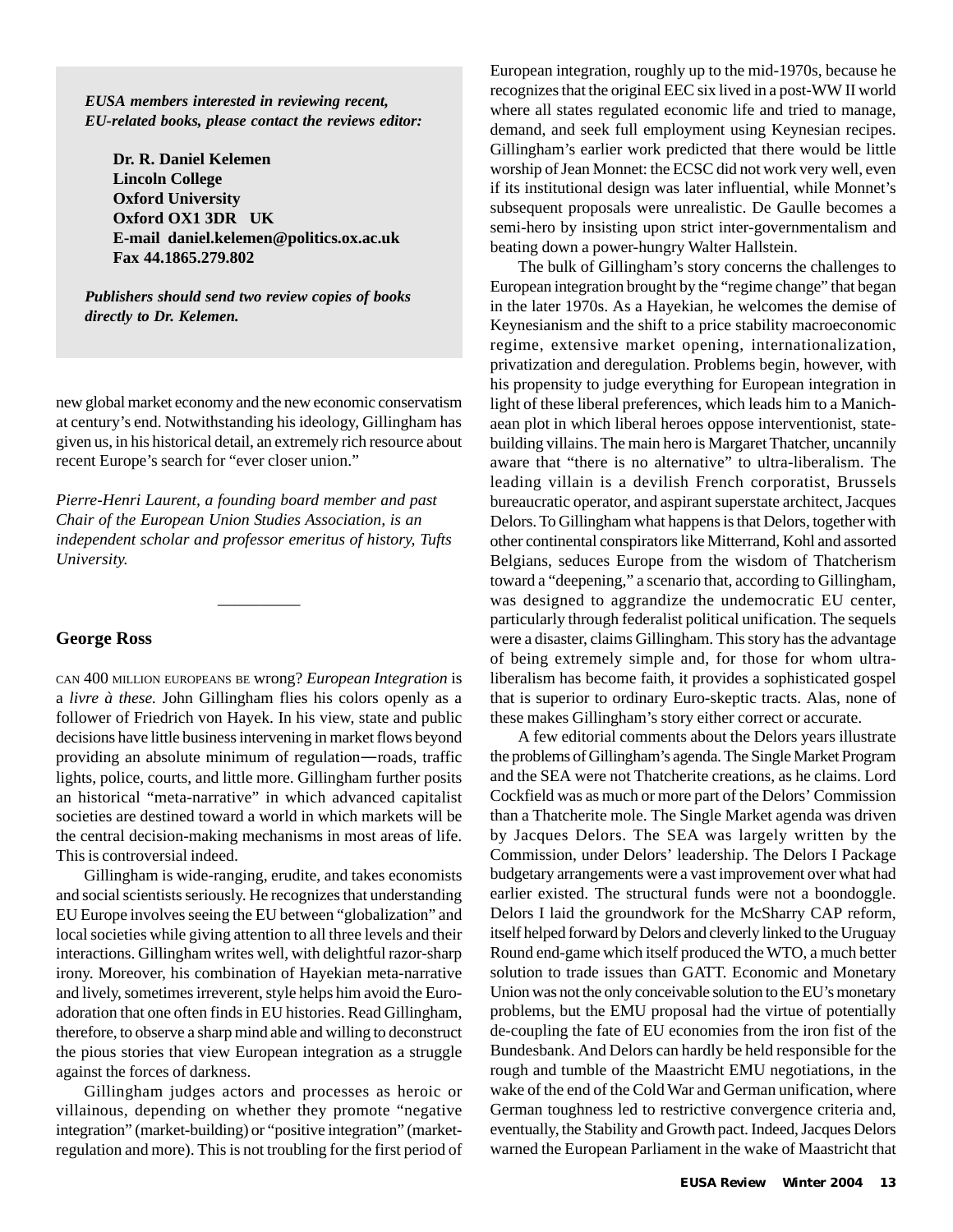

*Now Available from Oxford University Press!* **The State of the European Union, 6: Law, Politics, and Society** Co-edited by EUSA members **Tanja A. Börzel**, University of Heidelberg, and **Rachel A. Cichowski**, University of Washington

426 pages, 234 mm x 156 mm, September 2003 Hardback 0-19-925737-X, paperback 0-19-925740-X

THIS IS THE SIXTH AND latest addition to our book series, *State of the European Union* (launched in 1991). The contributors to this volume take the dynamic interaction between law, politics and society as a starting point to think critically about key recent events in the European Union, while bringing to the forefront why these developments matter for ordinary citizens. Sixteen chapters by twenty-three distinguished authors.

**In the Americas, order from Oxford USA on-line at www.oup-usa.org/isbn/019925740X.html or call toll-free (USA & Canada) 1-800-451-7556 In Europe, order from Oxford UK on-line at www.oup.co.uk/isbn/0-19-925737-X**

**or e-mail book.orders@oup.co.uk**

a "bankers' Europe" was in the offing. Moreover, in the wake of the end of Cold War all EU members faced agonizing reconfigurations of their defense policies, making CFSP a logical, albeit longer-term, new approach. And what is wrong with a Europe that insists upon high environmental, health and safety, and social policy standards? Finally, can Delors be held responsible for the difficulties of the present enlargement because he promoted deepening Community commitments rather than a "come as you are" invitation to formerly communist Central European societies?

The closer Gillingham's story gets to the present the more it lacks nuance. When integration is "negative" (leading to market liberalization), Gillingham applauds. When it is "positive," (involving market regulation), he condemns. More broadly, he blames the EU, usually the "Brussels bureaucracy," for Europe's failure to sprint toward the Thatcherite "market society" that Hayekian convictions foresaw as Europe's future. In *European Integration* we start with a history and end in polemic. There are readers who will enjoy the feistiness of Gillingham's argumentation and its particular bias. There is no reason beyond political conviction to think that Hayekian liberalism must be EU Europe's final destination, however. *A fortiori* there can be little justification for measuring the evolution of the European Union against a prescriptive trajectory of hyper-liberalization. In fact, the EU area has liberalized considerably since the 1970s, while promised payoffs from this have been very slow in coming. The basic reason why the EU and its member states have not chosen a Hayekian road has little to do with Brussels plots for a federal superstate. To paraphrase an oft-quoted remark of Lionel Jospin, if Europeans now accept markets, they still reject market societies. Time and again Europeans have democratically indicated that they do not want a world where supply and demand curves determine all aspects of life and where public goods and governmental action to correct market perversities are taboo. Could they be right?

*George Ross is Hillquit Professor (in Sociology and Politics), Brandeis University, Senior Associate, Center for European Studies, Harvard University, and 2003-2005 Chair of the European Union Studies Association.*

#### **Archive of European Integration http://aei.pitt.edu**

THE ARCHIVE OF EUROPEAN INTEGRATION (AEI) is an online repository for non-commercial, non-governmental publications (short monographs, working or policy papers, conference papers, etc.) on any aspect of European integration. The AEI is hosted by the University Library System, University of Pittsburgh, with the co-sponsorship of EUSA and Pitt's Center for West European Studies/European Union Center. All those who presented papers in person at the 2003 EUSA Conference in Nashville may post those papers on the AEI. Anyone can access and download materials on the AEI. The AEI editors invite all with appropriate papers to submit them to the AEI. To deposit papers in a series, please contact the AEI editor before beginning deposit of papers. With questions, please e-mail aei@library.pitt.edu.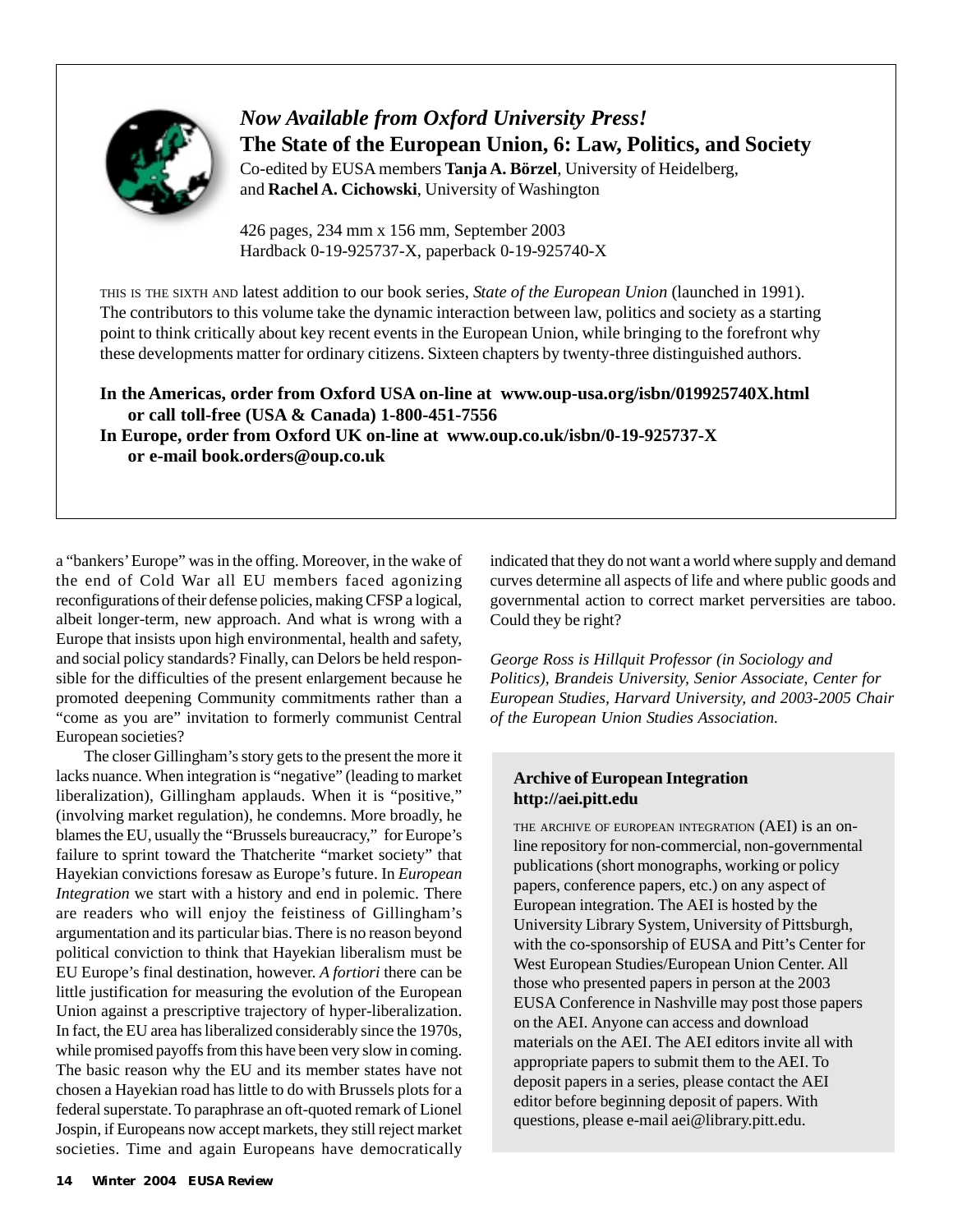#### LYNNE REINNER FULL-PAGE ADVERTISEMENT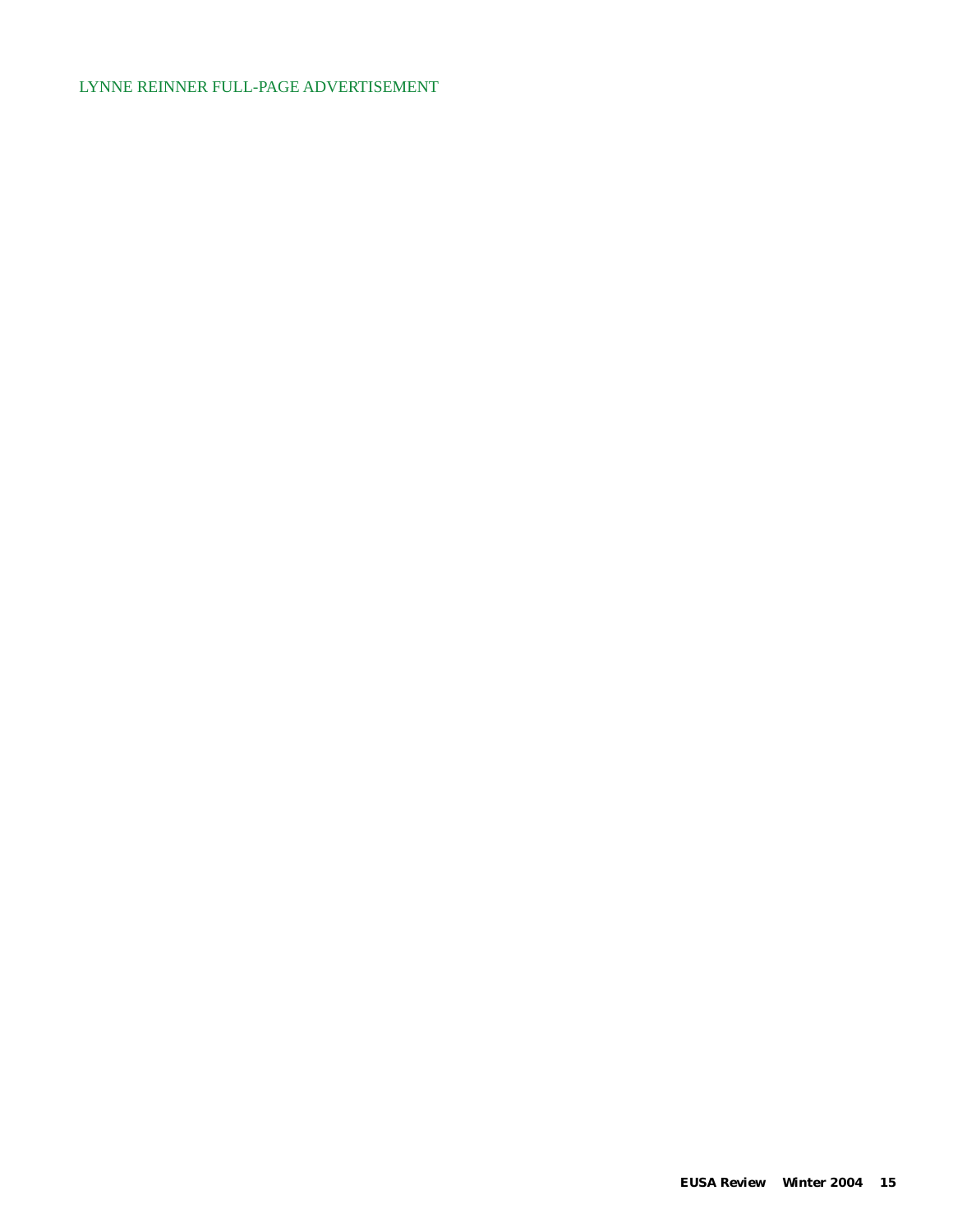

# Call for Proposals European Union Studies Association State of the European Union<sup>™</sup> Volume 7

In anticipation of publishing the next volume in our book series with Oxford University Press, the European Union Studies Association (EUSA) seeks proposals from our membership for volume seven. Contingent on available funding, we anticipate that volume seven will appear in Fall 2005 and may be produced in hardcover and e-book formats for library acquisitions and in paperback for classroom use. Like previous volumes in the series, volume seven should provide an overview of recent developments in the European Union, while addressing a current, important EU topic or theme. Past volumes have been oriented around these themes:

Volume 6 (2003): Law, Politics, and Society Volume 5 (2000): Risks, Reform, Resistance and Revival Volume 4 (1998): Deepening and Widening Volume 3 (1995): Building a European Polity? Volume 2 (1993): The Maastricht Debates and Beyond Volume 1 (1991): Policies, Institutions, and Debates in the Transition Years

Proposals must contain a statement of the volume's theme, objectives and purpose, with a tentative list of contributors, and the short-form *curriculum vita* of the editor(s). While the volume should be a general survey, editors will have the leeway to identify key empirical topics and key theoretical foci or debates, and may choose to make a statement that makes theoretical and political sense of the events of 2003 and 2004. In addition, the proposal should also include a chapter written by a senior scholar on the state of the field of EU studies, focusing on theory and/or methodology, and linking the ongoing study of the EU to larger questions in the disciplines. The proposal may also include a chapter on new approaches to teaching the EU. All contributors to our *State of the European Union* series must be current EUSA members.

The EUSA Executive Committee will read all proposals and make a choice among them, provided suitable proposals are received. Interested EUSA members should submit proposals of no more than 3-5 pages in hard copy (send 8 copies) to be received in the EUSA office no later than February 13, 2004. Late proposals will not be considered, nor will proposals submitted by facsimile or e-mail. Notification of the selected proposal will be made no later than March 15, 2004. The decision of the EUSA Executive Committee will be final. The final manuscript must be provided to Oxford University Press no later than **January 31, 2005**.

Contingent on available funding, EUSA will pay an honorarium of \$500 to the editor; in the case of co-editors, they will split the honorarium. EUSA will also provide a total budget of up to, but no more than, \$100 for out-of-pocket expenses on paper, postage, and telephone calls; these expenses will be reimbursed after submission of the final manuscript to Oxford University Press and upon presentation of original receipts, proof of payment, and EUSA's reimbursement request form. All disbursements from EUSA will be made in US\$ and by check only. EUSA will be the interlocutor between Oxford University Press and the volume's editor(s). Direct inquiries and submit proposals to:

Executive Committee For inquiries only: European Union Studies Association E-mail eusa@pitt.edu 415 Bellefield Hall Telephone 412.648.7635 University of Pittsburgh Facsimile 412.648.1168 Pittsburgh, PA 15260 USA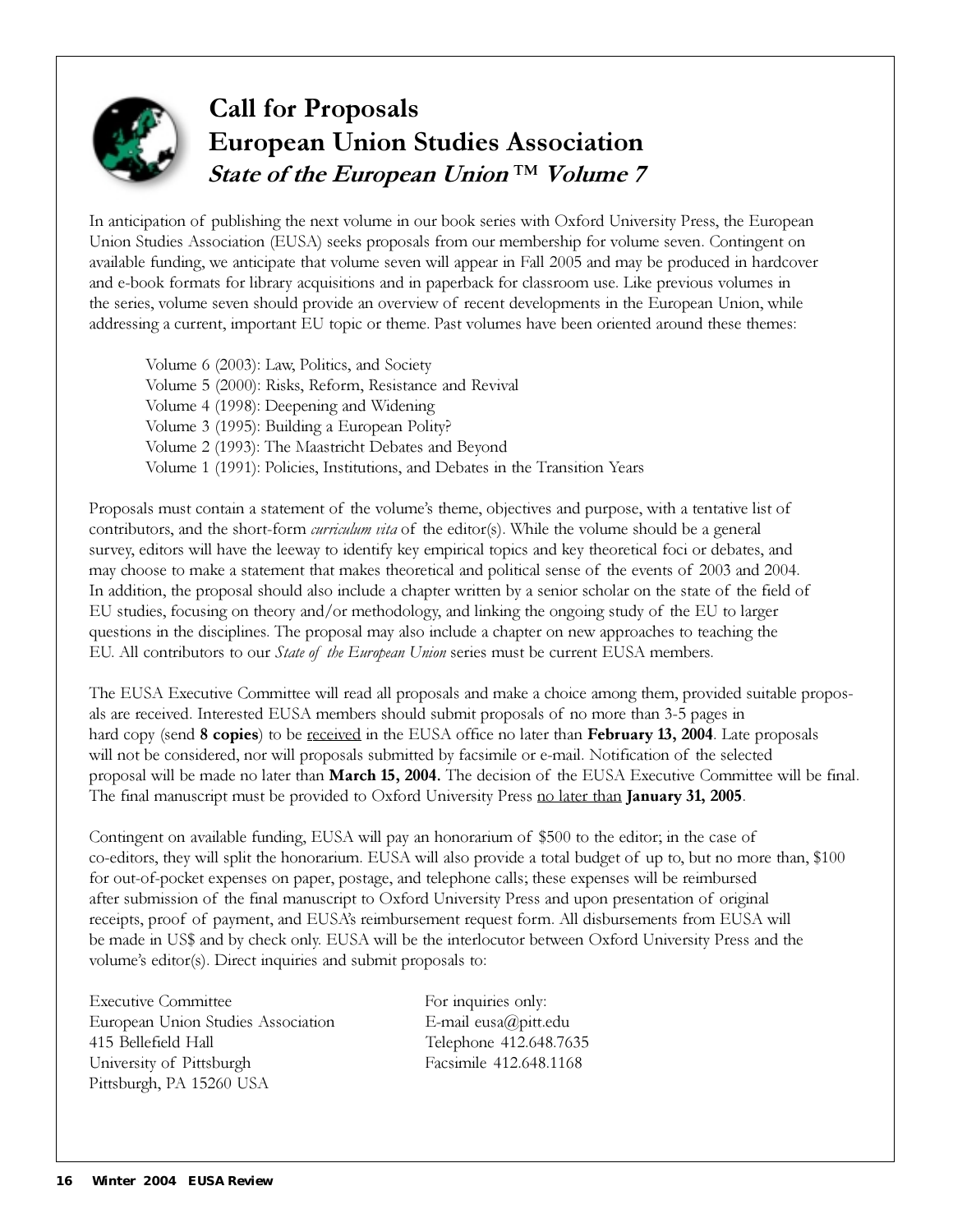# *EUSA Review* **Feature**

#### **Books on European Integration, 1945-2002: From the EEC to the EU © 2003, Phil Wilkin**

FOR MY RECENT ARTICLE IN the American Library Association journal, *Choice*: *Current Reviews for Academic Libraries* (40: 11, July/August 2003, 1651-1666), I searched databases, searched through journals, and read as many reviews as I could, in order to develop the following bibliography—aimed at librarians deciding which EU-related books to include in their collections. I included only books which might reasonably be used in an undergraduate class, either as "core text," "supplementary text," or "reference works." I considered some 275 books, resulting in the 163 titles here. Please note that I chose among titles published in 2002 or earlier, and the original article included 13 pages of annotations, grouped by time period and/or topic. To suggest titles for the upcoming, expanded version of this bibliography, please e-mail me at  $\langle$  pwilkin@pitt.edu $\rangle$ .

- Abromeit, Heidrun. *Democracy in Europe: legitimizing politics in a non-state polity*. Berghahn, 1998.
- Apel, Emmanuel. *European monetary integration: 1958-2002*. Routledge, 1998.
- Archer, Clive. *The European Union: structure and process*. 3rd. Continuum, 2000.

Armstrong, Kenneth A., and Simon Bulmer. *The governance of the Single European Market*. Manchester University Press, 1998.

*Austria in the European Union*, ed. by Gunter Bischof, Anton Pelinka, and Michael Gehler. Transaction, 2002.

Avery, Graham and Fraser Cameron. *The enlargement of the European Union*. Sheffield Academic Press, 1998.

*Back to Europe: Central and Eastern Europe and the European Union*, ed. by Karen Henderson. Routledge, 1999.

Barzanti, Sergio. *The underdeveloped areas within the Common Market*. Princeton University Press, 1965.

*Basic problems of the European Community*, ed. by P. D. Dagtoglou. Basil Blackwell, 1975.

Baun, Michael J. *A wider Europe: the process and politics of European Union enlargement*. Rowman & Littlefield, 2000.

Blair, Alasdair. *The Longman companion to the European Union since 1945*. Longman, 1999.

Brown, L. Neville, and Tom Kennedy. *The Court of Justice of the European Communities*. 5<sup>th</sup>. Sweet & Maxwell, 2000.

*Building European Union: a documentary history and analysis*, ed. by Trevor Salmon and William Nicoll. Manchester University Press, 1997.

*Building postwar Europe: national decision-makers and European institutions, 1948-1963*, ed. by Anne Deighton. St. Martin's, 1995.

Burgess, Michael. *Federalism and European Union: political ideas, influences and strategies in the European Community, 1972-1987*. Routledge, 1989.

\_\_\_\_\_*. Federalism and the European Union: the building of Europe, 1950-2000*. Routledge, 2000.

Butler, Michael. *Europe: more than a continent*. Heinemann, 1986.

Calleo, David P. *Rethinking Europe's future*. Princeton University Press, 2001.

Cameron, Fraser. *The foreign and security policy of the European Union*. Sheffield Academic Press, 1999.

Carchedi, Guglielmo. *For another Europe: a class analysis of European economic integration*. Verso, 2001.

Collignon, Stefan. *Monetary stability in Europe*. Routledge, 2002.

- *Constitutional change in the EU, from uniformity to flexibility?* ed. by Gráinne de Búrca and Joanne Scott. Hart, 2000.
- *Contemporary Greece and Europe*, ed. by A. Mitsos and E. Mossialos. Ashgate, 2000.

*Contemporary perspectives on European integration: attitudes, nongovernmental behavior, and collective decision making*, ed. by Leon Hurwitz. Greenwood, 1980.

- Cook, Bernard A. *Europe since 1945: an encyclopedia*. 2 v. Garland, 2001.
- Coombes, David. *Politics and bureaucracy in the European Community: a portrait of the Commission of the E.E.C*. Sage, 1970.
- Croft, Stuart, John Redmond, G. Wyn Rees, and Mark Webber. *The enlargement of Europe*. Manchester University Press, 1999.
- *Denmark and EC membership evaluated*, ed. by Lise Lyck. St. Martin's, 1992.
- *Denmark's policy towards Europe after 1945: history, theory and options*, ed. by Hans Branner and Morten Kelstrup. Odense University Press, 2000.

*Dictionary of the European Union*. Europa, 2002.

Dinan, Desmond. *Ever closer union: an introduction to European integration*. 2nd. Lynne Rienner, 1999.

- *Documents on the history of European integration*, ed. by Walter Lipgens. 4 v. De Gruyter, 1985-1991. V. 1: *Continental plans for European Union 1939-1945*. V. 2: *Plans for European Union in Great Britain and in exile 1939-1945*. V. 3: *The struggle for European Union by political parties and pressure groups in Western European countries 1945-1950*. V. 4: *Transnational organizations of political parties and pressure groups in the struggle for European Union, 1945-1950*.
- *Documents on European Union*, ed. by A. G. Harryvan and J. van der Harst, eds. and transls. Macmillan, 1997.
- Duke, Simon. *The elusive quest for European security: from EDC to CFSP*. St. Martin's, 2000.

Dyson, Kenneth H. F. *European states and the Euro: Europeanization, variation, and convergence*. University Press, 2002. \_\_\_\_\_ and Kevin Featherstone. *The road to Maastricht: negotiating*

*Economic and Monetary Union*. Oxford University Press, 1999. *Economic thought and the making of European Monetary Union:*

*selected essays of Ivo Maes*, ed. by Ivo Maes. Edward Elgar, 2002.

El-Agraa, Ali M. *The European Union: history, institutions, economics and policies*. 5th edition of *The economics of the European Community*. Prentice Hall, 1998.

*Encyclopedia of the European Union*, ed. by Desmond Dinan. Lynne Rienner, 2000.

Endo, Ken. *The Presidency of the European Commission under Jacques Delors: the politics of shared leadership*. Palgrave Macmillan, 1999.

*The enlarged European Union*, ed. by Peter Mair and Jan Zielonka. Frank Cass, 2002.

*EU expansion to the east: prospects and problems*, ed. by Hilary and Mike Ingham. Edward Elgar, 2002.

*The Euro: European integration theory and Economic and Monetary Union*, ed. by Amy Verdun. Rowman & Littlefield, 2002.

*Eurojargon: a dictionary of European Union acronyms, abbreviations* and sobriquets, ed. by Anne Ramsey. 6<sup>th</sup>. Fitzroy Dearborn, 2000.

*Europe in the new century: visions of an emerging superpower*, ed. by Robert J. Guttman. Lynne Rienner, 2001.

*Europe unbound: enlarging and reshaping the boundaries of the European Union*, ed. by Jan Zielonka. Routledge, 2002.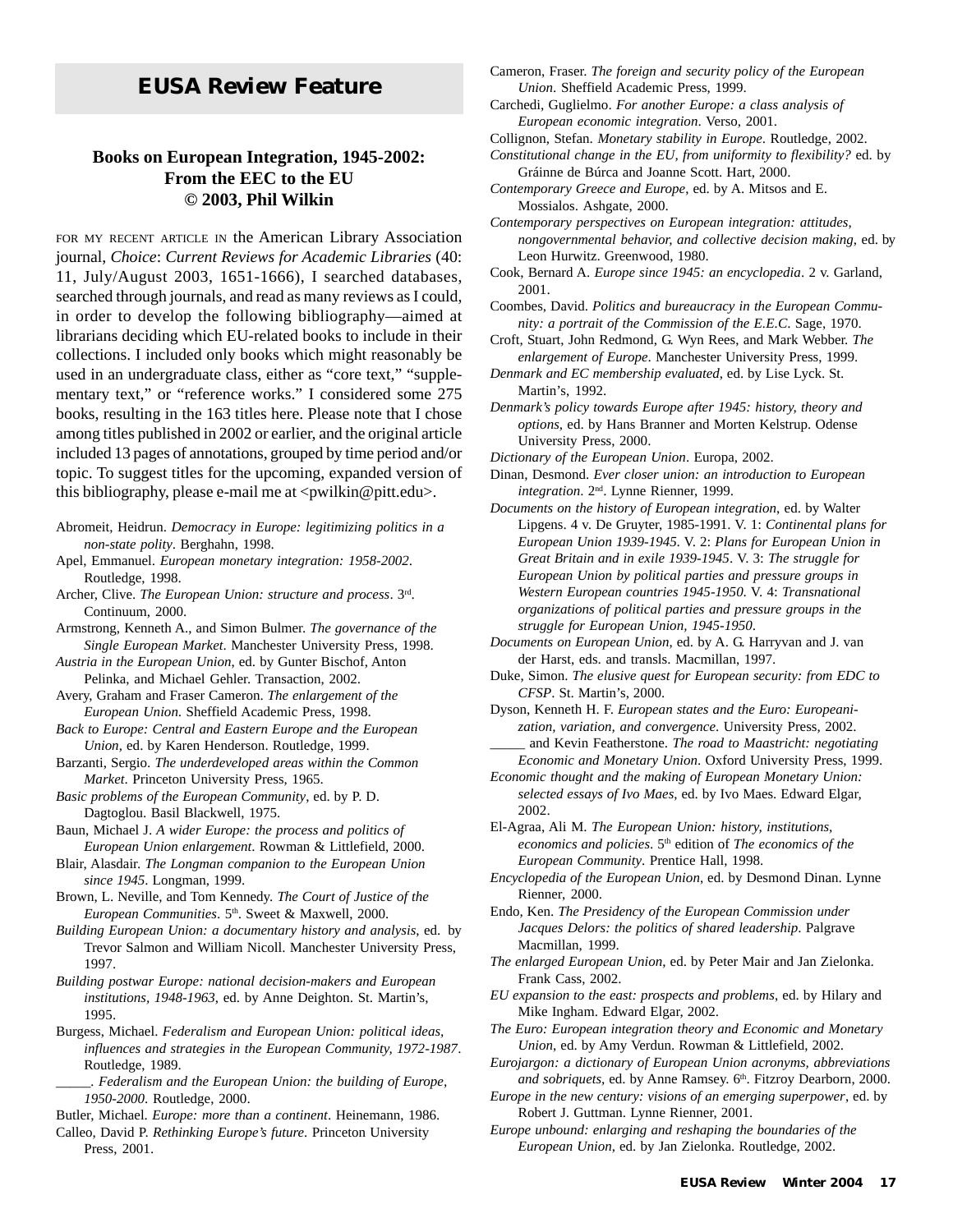*European Community: vision and reality*, ed. by James Barber and Bruce Reed. Croom Helm/Open University Press, 1973.

*European economic integration*, ed. by Frank McDonald and Stephen Dearden. 3rd. Addison-Wesley Longman, 1999.

*The European economy*, ed. by David A. Dyker. 2nd. Addison-Wesley Longman, 1999.

*European integration*, ed. by F. Roy Willis. New Viewpoints, 1975.

*European integration and supranational governance*, ed. by Wayne Sandholtz and Alec Stone Sweet. Oxford University Press, 1998.

*European integration in the twenty-first century: unity in diversity?* ed. by Mary Farrell, Stefano Fella, and Michael Newman. Sage, 2002.

*The European Union after the Treaty of Amsterdam*, ed. by Jorg Monar and Wolfgang Wessels. Continuum, 2000.

*The European Union beyond Amsterdam: new concepts of European integration*, ed. by Martin Westlake. Routledge, 1998.

*The European Union encyclopedia and directory*, ed. by Derek Urwin. 3rd. Europa, 1999.

*The European Union: handbook*, ed. by Jackie Gower. Fitzroy Dearborn, 2002.

*European Union: power and policy-making,* ed. by Jeremy Richardson. 2nd. Routledge, 2001.

*The European union: readings on the theory and practice of European integration*, ed. by Brent Nelsen and Alexander Stubb. Lynne Rienner, 1998.

Farrell, Mary. *Spain in the EU: the road to economic convergence*. Palgrave, 2001.

*From the Werner Plan to the EMU: in search of a political economy for Europe*, ed. by Lars Magnusson and Bo Strath. Lang, 2001.

Galloway, David. *The Treaty of Nice and beyond: realities and illusions of power in the EU*. Sheffield Academic Press/UACES, 2001.

George, Stephen and Ian Bache. *Politics in the European Union*. Oxford University Press, 2001.

Giaque, Jeffrey Glen. *Grand designs and visions of unity: the Atlantic powers and the reorganization of Western Europe, 1955-1963*. University of North Carolina Press, 2002.

Ginsberg, Roy H. *The European Union in international politics: baptism by fire*. Rowman & Littlefield, 2001.

*Governing the European economy*, ed. by Grahame Thompson. Sage, 2001.

*Governing the European Union*, ed. by Simon Bromley. Sage/Open University, 2001.

Grabbe, Heather and Kirsty Hughes. *Enlarging the EU eastwards*. Royal Institute of International Affairs, 1998.

Haas, Ernest B. *The uniting of Europe: political, social and economic forces, 1950-1957*. Stanford University Press, 1958.

Harlow, Carol. *Accountability in the European Union*. Oxford University Press, 2002.

Harrop, Jeffrey. *The political economy of integration in the European Union*. 3rd. Edward Elgar, 2000.

Hix, Simon. *The political system of the European Union*. St. Martin's, 1999.

*Inclusion of Central European countries in the European Monetary Union*, ed. by Paul De Grauwe and Vladimir Lavrac. Kluwer Academic, 1998.

*Institutions and policies of the European Community*, ed. by Juliet Lodge. St. Martin's, 1983.

*The institutions of the European Union,* ed. by John Peterson and Michael Shackleton. Oxford University Press, 2002.

*Interlocking dimensions of European integration*, ed. by Helen Wallace. Palgrave, 2001.

*Ireland and EC membership evaluated*, ed. by Patrick Keatinge. St. Martin's, 1991.

Jacobs, Francis, Richard Corbett, and Michael Shackleton. *The*

*European Parliament*. John Harper, 2000.

Jakobson, Max. *Finland in the new Europe*. CSIS Press, 1998.

Jenkins, Roy. *European diary, 1977-1981*. Collins, 1989.

Jordan, Robert S., and Werner J. Feld. *Europe in the balance: the changing context of European international politics*. Faber and Faber, 1986.

Kazakos, Panos, and P. C. Ioakimidis. *Greece and EC membership evaluated*. St. Martin's, 1994.

Killick, John. *The United States and European reconstruction 1945- 1960*. Keele University Press, 1997.

Kuosmanen, Antti. *Finland's journey to the European Union*. Euro pean Institute of Public Administration, 2001.

Laffan, Brigid, R. O'Donnell, and M. Smith. *Europe's experimental union: rethinking integration*. Routledge, 2000.

Leach, Rodney. *Europe: a concise encyclopedia of the European Union from Aachen to Zollverein*. Fitzroy Dearborn, 2000.

*Legitimacy and the European Union: the contested polity*, ed. by T. Banchoff and M. P. Smith. Routledge, 1999.

Leonard, Dick. *The Economist guide to the European Union*. 7<sup>th</sup>. Economist and Profile Books, 2000.

Levitt, Malcolm, and Christopher Lord. *The political economy of monetary union*. Palgrave, 2000.

Lopes, Josi da Silva. *Portugal and EC membership evaluated*. St. Martin's, 1994.

Lord, C. *Democracy in the European Union*. Sheffield Academic Press, 1998.

Lucarelli, Bill. *The origins and evolution of the single market in Europe*. Ashgate, 1999.

Luif, Paul. *On the road to Brussels: the political dimension of Austria's, Finland's, and Sweden's accession to the European Union*. Austrian Institute for International Affairs, 1995.

MacLennan, Julio Crespo. *Spain and the process of European integration, 1957-85: political change and Europeanism*. Macmillan, 2000.

Magone, Jose M. *European Portugal: the difficult road to sustainable democracy*. Macmillan, 1997.

Maher, D. J. *The tortuous path: the course of Ireland's entry into the EEC, 1948-73*. Institute of Public Administration, 1986.

*Making policy in Europe*, ed. by Svein Andersen and Kjell Eliassen. 2nd. Sage, 2001.

Marjolin, Robert. *Architect of European unity: memoirs 1911-1986*. Trans. by William Hall. Weidenfeld and Nicolson, 1989.

Mayhew, Alan. *Recreating Europe: the European Union's policy towards Central and Eastern Europe*. Cambridge University Press, 1998.

McAllister, R. *From EC to EU: an historical and political survey*. Routledge, 1997.

McCormick, John. *The European Union: politics and policies*. 2nd. Westview Press, 1999.

*\_\_\_\_\_. Understanding the European Union: a concise introduction.* Palgrave, 2002.

Middlemas, Keith. *Orchestrating Europe: the informal politics of the European Union, 1973-95*. Fontana Press, 1995.

Milward, Alan S. *The European rescue of the nation-state.* Routledge, 2000.

\_\_\_\_\_. *The Reconstruction of Western Europe, 1945-51*. University of California Press, 1984.

\_\_\_\_\_. *The UK and the European Community*. Whitehall History Publishing/Frank Cass, 2002. V. 1. *The rise and fall of a national strategy, 1945-1963*.

Molle, Willem. *The economics of European integration: theory, practice, policy.* 4<sup>th</sup>. Ashgate, 2001.

Moravcsik, Andrew. *The choice for Europe: social purpose and state power from Messina to Maastricht*. Cornell University Press, 1998.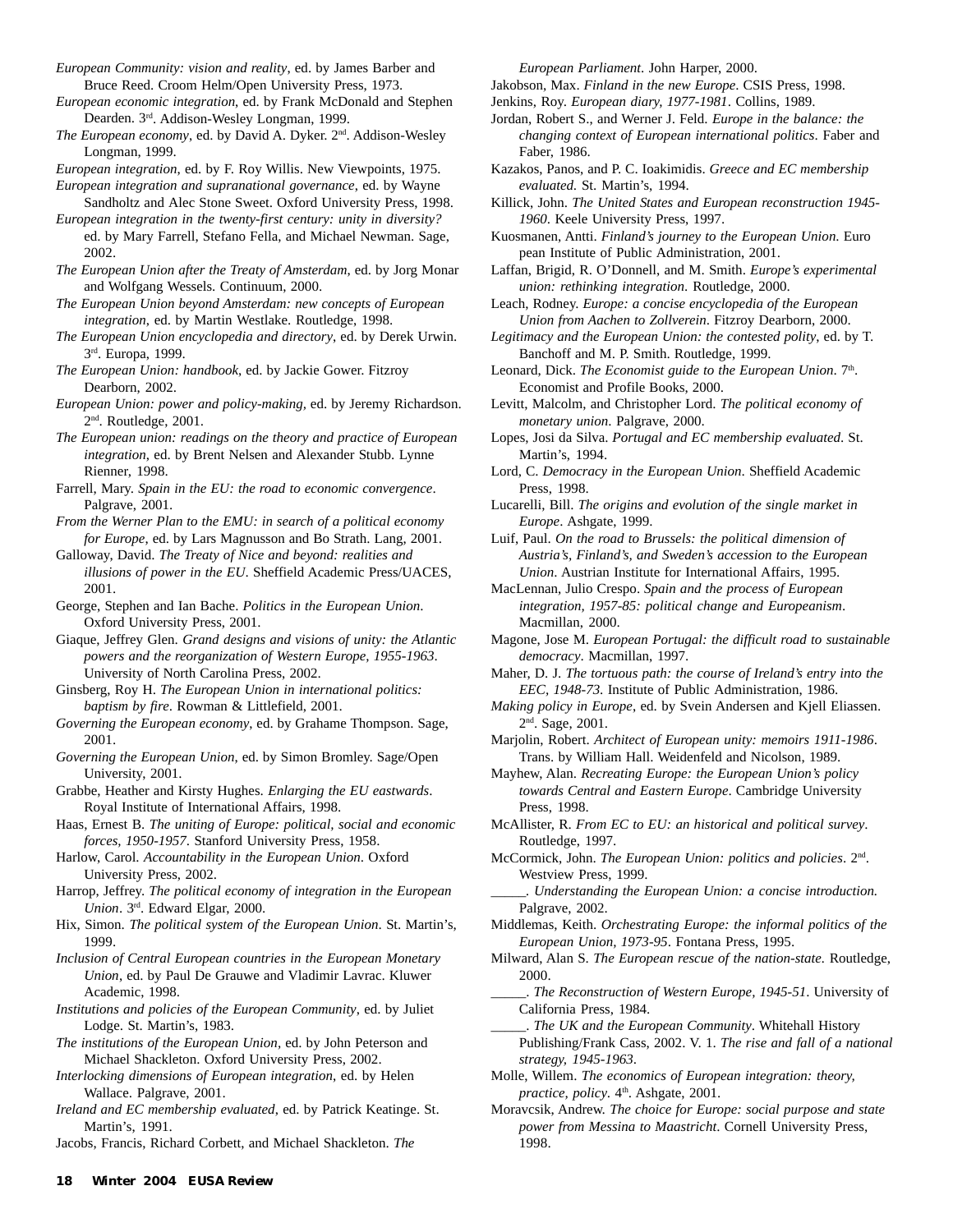- Nicoll, William, and Trevor C. Salmon. *Understanding the European Union*. Pearson Education Ltd., 2001.
- *The 1995 enlargement of the European Union*, ed. by John Redmond. Ashgate, 1997.
- Nugent, Neill. *The European Commission*. Palgrave, 2001.
- \_\_\_\_\_. *The government and politics of the European Union*. 5th. Duke University Press, 2002.
- O'Donnell, Rory. *Ireland and Europe: challenges for a new century*. Academic Books, 2000.
- *The origins and development of European integration: a reader and commentary*, ed. by Peter M. R. Stirk and David Weigall. Pinter, 1999.
- Overturf, Stephen Frank. *Money and European Union*. Palgrave, 2000.
- Pelkmans, Jacques. *European integration: methods and economic analysis*. 2nd. Financial Times/Prentice Hall, 2000.
- *Perspectives on the enlargement of the European Union,* ed. by Cameron Ross. Brill, 2002.
- Peterson, John, and Elisabeth Bomberg. *Decision-making in the European Union*. Macmillan, 1999.
- Piazolo, Daniel. *The integration process between Eastern and Western Europe*. Springer, 2001.
- *Policy-making in the European Union*, ed. by Helen Wallace and William Wallace. 4th. Oxford University Press, 2000.
- Pond, Elizabeth. *The rebirth of Europe*. Brookings, 1999.

Preston, Christopher. *Enlargement and integration in the European Union*. Routledge, 1997.

- *Pushing back the boundaries: the European Union and Central and Eastern Europe*, ed. by Mike Mannin. Manchester University Press, 1999.
- *A reader in European integration*, ed. by David de Giustino. Longman, 1996.
- *Reforming the European Union: from Maastricht to Amsterdam*, ed. by Philip Lynch, Nanette Neuwahl, and G. Wyn Rees. Longman, 2000.
- *Remaking Europe: the European Union and the transition economies*, ed. by Jozef M. van Brabant. Rowman & Littlefield, 1999.
- *Rethinking the European Union: IGC 2000 and beyond*, ed. by Edward Best, Mark Gray, and Alexander Stubb. European Institute of Public Administration, 2000.
- *Rethinking the European Union: institutions, interests and identities*, ed. by Alice Landau and Richard G. Whitman. St. Martin's, 1997.
- Rodriguez-Pose, Andres. *The European Union: economy, society, and polity*. Oxford University Press, 2002.
- Schmitter, Philippe C. *How to democratize the European Union … and why bother?* Rowman & Littlefield, 2000.

Senior Nello, S., and K. E. Smith. *The European Union and Central and Eastern Europe: the implications of enlargement in stages*. Ashgate, 1999.

*Shaping postwar Europe: European unity and disunity, 1945-1957*, ed. by Peter M. R. Stirk and David Willis. St. Martin's, 1991.

- Sidjanski, Dusan. *The federal future of Europe: from the European Community to the European Union*. University of Michigan Press, 2000. Originally *L'avenir federaliste de l'Europe*.
- Smith, Alan. *The return to Europe: the reintegration of Eastern Europe into the European economy*. Palgrave, 2000.

Smith, K. E. *The making of European Union foreign policy: the case of Eastern Europe.* Macmillan, 1999.

- *Spain and EC membership evaluated*, ed. by Amparo Almarcha Barbado. St. Martin's, 1993.
- Spierenburg, Dirk, and Raymond Poidevin. *The history of the High Authority of the European Coal and Steel Community: supranationality in action*. Weidenfeld and Nicolson, 1994.
- Stankovsky, Jan, Fritz Plasser, and Peter A. Ulram. *On the eve of EU enlargement: economic development and democratic attitudes in East Central Europe*. Schriftenreihe des Zentrums fur

angewandte Politikforschung, 1998.

- *The state of the European Community, V. 1: policies, institutions, and debates in the transition years*, ed. by Leon Hurwitz and Christian Lequesne. Lynne Rienner/ECSA, 1991.
- *The state of the European Community, V. 2: the Maastricht debates*
- *and beyond*, ed. by Alan W. Cafruny and Glenda G. Rosenthal. Lynne Rienner/ECSA, 1993.
- *The state of the European Union, V. 3: building a European polity?*, ed. by Carolyn Rhodes and Sonia Mazey. Lynne Rienner/ECSA, 1995.
- *The state of the European Union, V. 4: deepening and widening*, ed.
- by Pierre-Henri Laurent and Marc Maresceau. Lynne Rienner/ ECSA, 1998.
- *The state of the European Union, V. 5: risks, reform, resistance, and revival*, ed. by Maria Green Cowles and Michael Smith. Oxford

University Press/EUSA, 2000.

- *The state of the European Union*, ed. by John A. Usher. Longman, 2000.
- *State-building in Europe: the revitalization of Western European integration*, ed. by Volker Bornschier. Cambridge University Press, 2000.
- Stirk, Peter M. R. *A history of European integration since 1914*. Pinter, 1996.

Stubb, Alexander. *Negotiating flexibility in the European Union: Amsterdam, Nice and beyond*. Palgrave, 2002.

- *Sweden and the European Union evaluated,* ed. by Lee Miles. Continuum, 2000.
- Taylor, Paul. *The limits of European integration*. Croom Helm, 1983.
- Trachtenberg, Marc. *A constructed peace: the making of the European settlement, 1945-1963*. Princeton University Press, 1999.
- Tugendhat, Christopher. *Making sense of Europe*. Viking, 1986.
- *Uncertain Europe: building a new European security order*? ed. by Graham Timmins and Martin Smith. Routledge, 2001.
- *The United Kingdom and EC membership evaluated*, ed. by Simon Bulmer, Stephen George, and Andrew Scott. Pinter, 1992.
- Van Oudenaren, John. *Uniting Europe: European integration and the post-Cold War world*. Rowman & Littlefield, 2000.
- Vanthoor, Wim F. V. *A chronological history of the European Union, 1946-2001*. Edward Elgar, 2002.
- Vibert, Frank. *Europe simple, Europe strong: the future of European governance*. Polity, 2000.
- Westlake, Martin. *The Council of the European Union*. John Harper, 1999.

White, Brian. *Understanding European foreign policy*. Palgrave, 2001.

*Widening, deepening and acceleration: the European Economic Community 1957-1963*, ed. by Anne Deighton and Alan S. Milward. Nomos, 1999.

Wood, David Michael, and Birol A. Yesilada. *The emerging European Union*. 2nd. Longman USA, 2002.

*Phil Wilkin, PhD, is West European Studies bibliographer for the University Library System, University of Pittsburgh, where he created the WES Virtual Library and co-created the on-line Archive of European Integration.*

Wyatt-Walter, H. *The European Community and the security dilemma, 1979-92*. St. Martin's, 1997.

Young, John W. *Britain and European unity, 1945-1999*. 2<sup>nd</sup>. St. Martin's, 2000.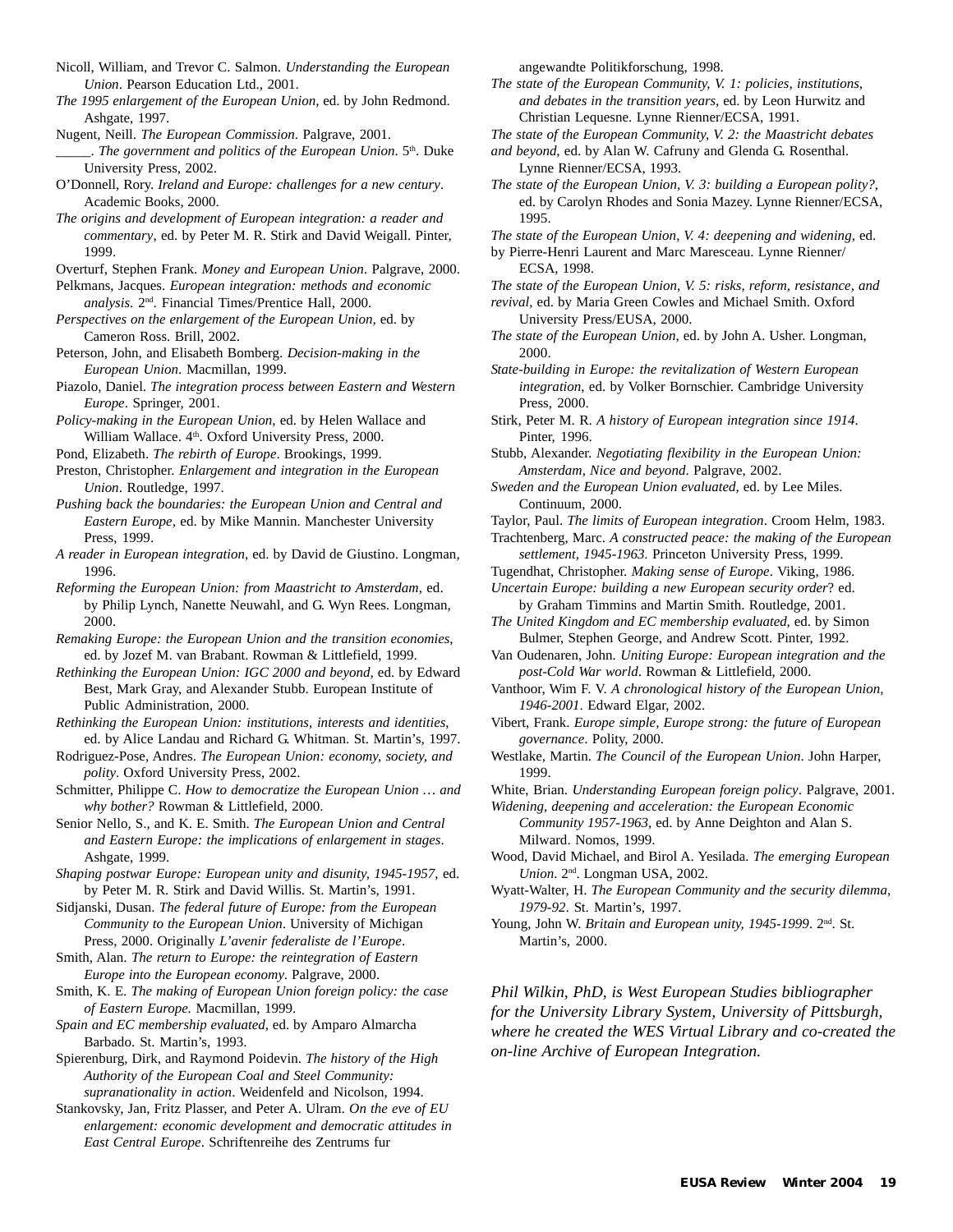# **Conferences Publications**

- *January 22-23, 2004:* "The relationship between Africa and the European Union," University of the Western Cape, Bellville, South Africa. European Community Study Association of Southern Africa. Contact <lthomas@uwc.ac.za>.
- *February 14, 2004:* "EU Studies Fair 2004: Beyond Accession," Brussels, Belgium. European Voice's 5th Annual Education Studies Fair. Contact <timrobinson@economist.com> or <mayssabadr@economist.com>.
- *February 26-27, 2004:* "Europe and America 1989-2004: Political Economy, Economic Policies," 21st Annual Graduate Student Conference, Institute for the Study of Europe, Columbia University, New York, NY. Contact <abj2102@columbia.edu>.
- *March 14-15, 2004:* "Transatlantic Relations: What Next?" Washington, DC. EUSA's EU as Global Actor Interest Section and EU Centers in Syracuse and Georgia. Contact <klevenso@syr.edu>.
- *April 16-17, 2004:* "Incorporating Minorities in Europe: Nineteenth Century to the Present," Cambridge, MA. Center for European Studies, Harvard University. Contact <lmeschen@fas.harvard.edu>.
- *April 22-23, 2004:* "Cosmopolitanism and Europe," London, UK. Royal Holloway, University of London. Contact <chris.rumford@rhul.ac.uk>.
- *April 28-29, 2004:* "Cooperation between the Widened European Union and Its New Vicinity: Stakes and Prospects," Rabat, Morocco. IV International Jean Monnet Days of Study. Contact <chaire@montesquieu.u-bordeaux.fr>.
- *May 7-9, 2004:* "Justifying Enlargement," Madrid, Spain. Universidad Nacional de Educacion a Distancia, Madrid, and ARENA, University of Oslo. Contact <helene.sjursen@ arena.uio.no>.
- *May 28-29, 2004:* "A Constitution for Europe? Governance and Policy Making in the European Union," Montréal, Canada. 6th Biennial Conference, ECSA Canada. Contact <jeffrey. kopstein@utoronto.ca> or <isabelle.petit@umontreal.ca>.
- *June 11-12, 2004:* "A Transatlantic Divide on Common Foreign and Security Policy: The Policies of Canada and the European Union in Light of the New Bush Doctrine of Pre-Emptive Attacks," University of Victoria, Victoria, Canada. Contact <eus@uvic.ca> or <averdun@uvic.ca>.
- *June 24-26, 2004: "Implications of A Wider Europe: Politics,* Institutions and Diversity," 2nd Pan-European Conference on EU Politics, Bologna, Italy. ECPR Standing Group on European Union. Contact <ejones@jhubc.it>.
- *July 12-15, 2004:* Transatlantic Studies Association Annual Conference, Dundee University, Scotland, UK. Contact <a.p.dobson@dundee.ac.uk>.
- *September 18-19, 2004:* "The Atlantic Community Unraveling? States, Protest Movements, and the Transformation of U.S.- European Relations, 1969-1983," Nashville, TN. Contact <matthias.schulz@vanderbilt.edu>.

Barany, Zoltan (2003) *The Future of NATO Expansion: Four Case Studies.* Cambridge, UK: Cambridge University Press.

- Bergedorf Round Table (2003) *Contours of a "New World Order"? American and European Perspectives*. Berlin, Germany: Körber-Stiftung.
- Brustein, William I. (2003) *Roots of Hate: Anti-Semitism in Europe before the Holocaust*. Cambridge, UK: Cambridge University Press.
- Cutrini, Eleonora (2003) "Evolution of Local Systems in the Context of Enlargement." SEI Working Paper 67. Sussex, UK: Sussex European Institute.

Dinan, Desmond (2003) *Europe Recast: A History of European Union*. Boulder, CO: Lynne Rienner Publishers.

- Einhorn, Eric S. and John Logue (eds.) (2003) *Modern Welfare States: Scandinavian Politics and Policy in the Global Age (2nd Ed.).* Westport, CT: Greenwood Publishing.
- *European Union Encyclopedia and Directory 2004* (2003) Europa Publications. London, UK: Taylor & Francis.
- Herrmann, Peter and Arno Tausch (eds.) (2003) *Dar al Islam: The Mediterranean, the World System, and the 'Wider Europe.*' Hauppauge, NY: Nova Science Publishers.
- Howorth, Jolyon and John T. S. Keeler (eds.) (2003) *Defending Europe: The EU, NATO, and the Quest for European Autonomy*. Basingstoke, UK: Palgrave Macmillan.
- Kalicki, Jan H. and Eugene K. Lawson (eds.) (2003) *Russian-Eurasian Renaissance? U.S. Trade and Investment in Russia and Eurasia*. Washington, DC: Woodrow Wilson Center Press.
- Karatnycky, Adrian *et al.* (eds.) (2003) *Nations in Transit 2003: Democratization in East Central Europe and Eurasia.* Lanham, MD: Rowman & Littlefield Publishers.
- Luther, Kurt Richard and F. Muller-Rommel (eds.) (2003) *Political Parties in the New Europe: Political and Analytical Challenges*. Oxford, UK: Oxford University Press.
- Miles, Lee (ed.) (2003) *The European Union Annual Review 2002/2003*. Oxford, UK: Blackwell Publishing.
- Nelsen, Brent F. and Alexander Stubb (eds.) (2003) *The European Union: Readings on the Theory and Practice of European Integration (3rd Ed.).* Boulder, CO: Lynne Rienner Publishers.
- Newton, Julie M. (2003) *Russia, France and the Idea of Europe*. Basingstoke, UK: Palgrave Macmillan.
- Pugh, Michael and Waheguru Pal Singh Sidhu (eds.) (2003) *The United Nations and Regional Security: Europe and Beyond.* Boulder, CO: Lynne Rienner Publishers.
- Rollo, Jim (2003) "Agriculture, the Structural Funds, and the Budget after Enlargement." SEI Working Paper 68. Sussex, UK: Sussex European Institute.
- Szczerbiak, Aleks and Paul Taggart (2003) "Theorising Party-Based Euroscepticism: Problems of Definition, Measurement, and Causality." SEI Working Paper 69. Sussex, UK: Sussex European Institute.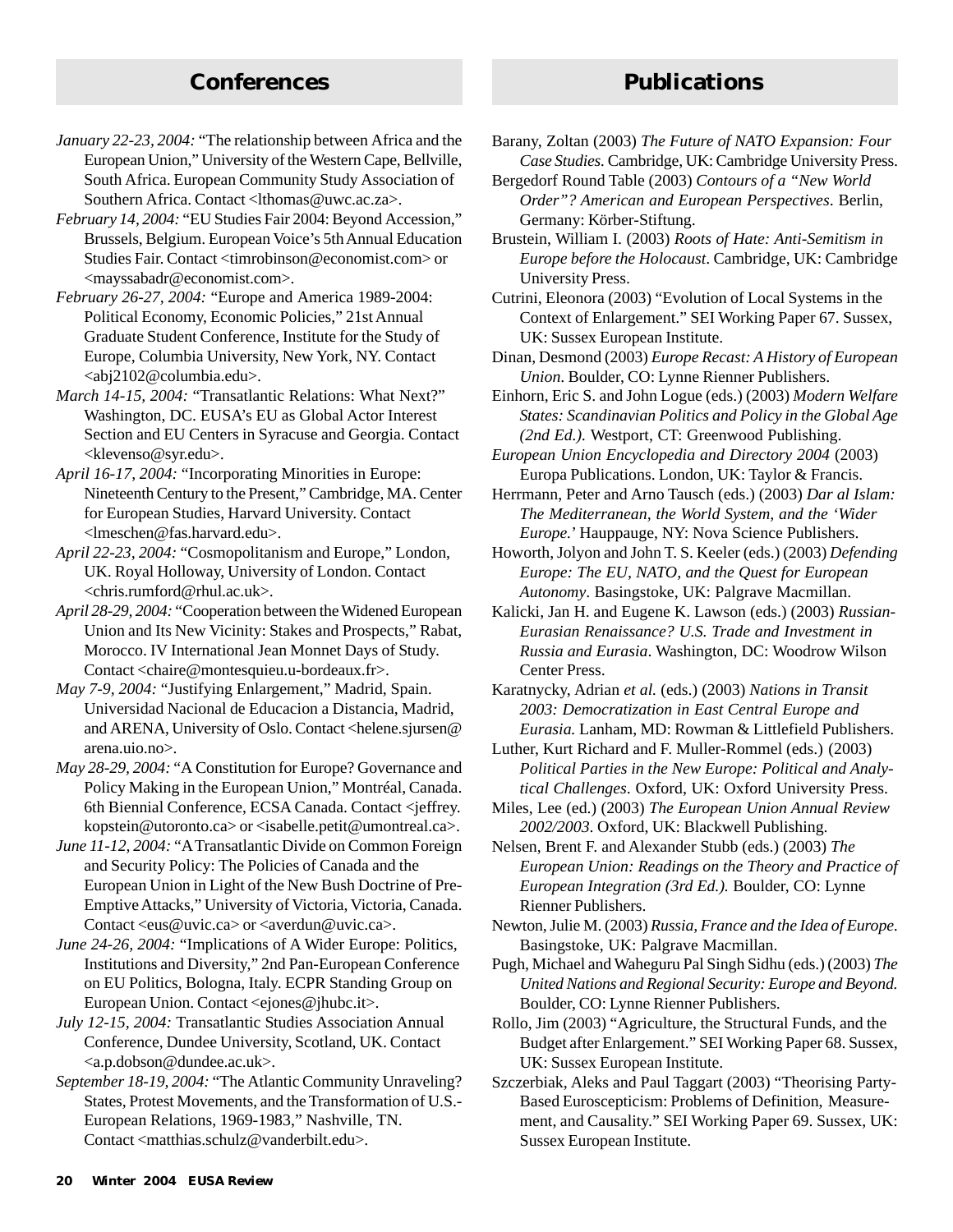# **Calls for Proposals**

Foreign Policy Association (FPA) and the Richard C. Welden **Transatlantic Essay Competition 2003**, sponsored by the Foundation. The debate within the United Nations Security Council over a resolution authorizing force against Iraq has highlighted rifts in transatlantic relations. What impact have these rifts had upon the UN Security Council? Can the U.S. and the EU agree on the role of the UN Security Council in maintaining world order in the future? The competition examines the relationship between the U.S. and Europe by soliciting papers on different areas of transatlantic relations. The contest is open to all individuals and co-writing partners. The contest is not limited to U.S. citizens; it is open to worldwide submissions. A distinguished jury of international affairs experts will judge the essays. Submissions must not exceed 5,000 words on doublespaced, typed pages. Footnotes, biblio-graphic material and the cover page are not included in the word count. Only submissions written in English will be eligible.

The winner of the competition will be notified on March 31, 2004. The Transatlantic Essay Competition and the \$10,000 prize will be awarded at the FPA Annual Dinner in May 2004. Essays will become property of the FPA and will not be returned to the author(s). FPA may reprint a portion or the entirety of the essays in FPA publications or on our Web site. The winning contestant(s) will be credited as the author when their work is published. For full details on the essay competition, visit <http://www.fpa.org/ topics info2414/topics info\_show.htm?doc\_id=193917>. A letter or e-mail will be sent to confirm the receipt of an entry. Deadline: *January 31, 2004* (entries postmarked with the date of January 31, 2004 will be accepted).

**"Constructing World Orders,"** 5th Pan-European International Relations Conference, September 9-11, 2004, The Hague, The Netherlands. Organized by the Standing Group on International Relations. This *pan*-European conference will analyse the societal, economic, political, legal and military consequences of Europe's "new deal." Panel themes: What did we learn over the past century? Are we still in a fruitless debate between Idealism and Realism? Can new approaches, notably Social Constructivism, shed new light on the analysis? How will International Relations Theory meet International Law in the historical setting of The Hague?

The conference also presents an early opportunity to evaluate the enlargement process that started in Berlin in 1989. Scholars from both sides of the table can discuss the negotiations on the basis of their outcomes. The final theme combines the others at a higher level of abstraction. How do traditional and new schools of thought in International Relations cope with the variety of politically relevant structures in the present world society, such as the international system, the world economy, international society, and the fruits and perils of globalisation? For more information on the proposal process, see <www.sgir.org/ conference2004>. Deadline: *February 1, 2004.*

#### **"The Transatlantic Relationship: Conflict and Cooperation,"**

April 29-30, 2004, Claremont, CA. Organized by the European Union Center of California, a sustaining member of the European Union Studies Association. Undergraduate students of the University of California system (Berkeley, Davis, Irvine, Los Angeles, Riverside, San Diego, San Francisco, Santa Cruz, Santa Barbara) and the Claremont Colleges are encouraged to submit applications/paper proposals that enhance their training in and knowledge of the EU and U.S./European relations. The participating campuses simultaneously offer courses on the issues relevant in Europe today and adjust the curriculum to encourage student initiated research and presentations. Having completed individual projects, students from each participating institution and their faculty mentors will gather to focus on European issues and student research.

Students may pursue a wide range of topics that may deal with, but are not limited to: Common Foreign and Security Policy, the role of NATO, diplomacy and the use of force, public opinion and foreign policy, monetary and trade institutions, the Doha Round of trade negotiations, Common Agricultural Policy, the single currency, immigration, culture and identity, the EU Constitution, or transatlantic relations after the Iraq war. Early applications are encouraged as space may fill up fast. Applications will be considered on a first-come, first-served basis and will be accepted from schools (group applications) and from individual students. Registration materials and more information are available at <www.eucenter.scrippscol.edu> or by e-mail to <eucenter@scrippscol.edu>. Deadline: *March 12, 2004.*

**"Global and European Governance,"** Fifth Annual European Summer School in EU Studies, August 2-13, 2004, Bielefield, Germany. An advanced study programme combining lectures, seminars and workshops on a broad range of theoretical and empirical aspects. Presentation of a paper (20-25 pages) related to or describing one's PhD thesis is compulsory for all participants. Working language will be English. The program is organized by Mathias Albert (University of Bielefeld) in collaboration with the ECPR Standing Group on European Union and Antje Wiener (Queen's University Belfast), Knud Erik Jørgenesen (Aarhus University), and Rey Koslowski (Rutgers University), all EUSA members. Lectures/seminars will be at the University of Bielefield; accommodations will be in town.

Participants from ECPR member institutions are eligible to make applications to the ECPR mobility fund (www.essex.ac.uk/ ecpr). For other participants, the organizers will make a determined effort to make a limited number of grants available, particularly for participants from East and Central Europe. Please send by regular mail a letter including paper title and 400-500 word abstract, along with your name, postal address with postal code and country, telephone, fax, e-mail address, and institutional affiliation, plus a letter of recommendation from your supervisor, to: Fifth Annual European Summer School in EU Studies, Faculty of Sociology, University of Bielefeld, Post-fach 100 131, 33501 Bielefeld, Germany. Details and information on fees available by e-mail: <governance.summerschool@uni-bielefeld.de>. Deadline: *March 31, 2004.*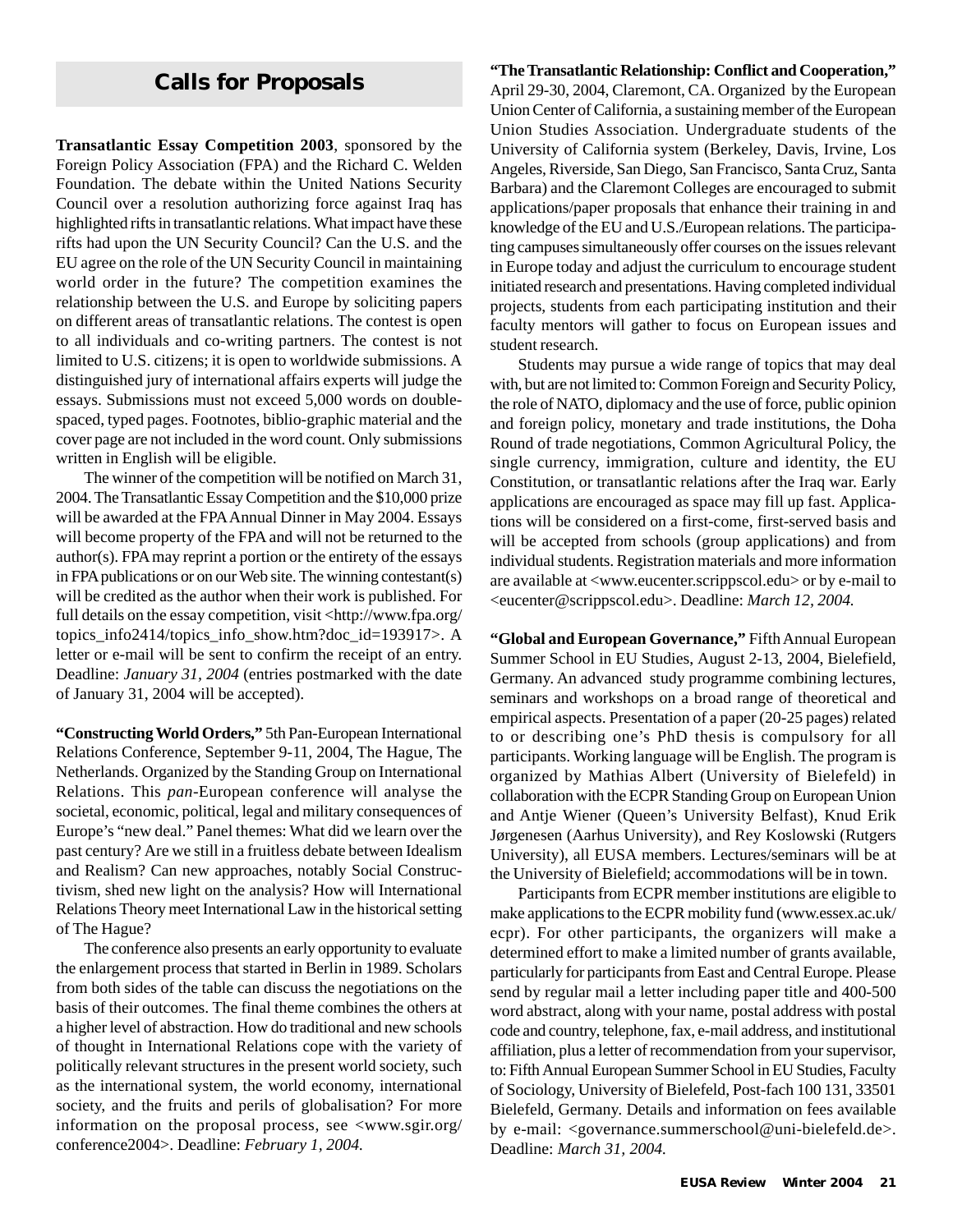The **2003 EUSA Conference Paper Abstracts** were posted on the EUSA Web site this fall; interested parties may order copies of papers at \$US 4.00 each, postage included, up to but no more than 25 papers. (This fee helps underwrite our costs in copying and mailing the papers to you.) Please note: the abstracts represent those papers that were deposited with EUSA at the conference in Nashville. Get the abstracts (in a PDF file) on-line at <http:/ /www.eustudies.org/2003EUSAConferenceAbstracts.pdf>.

**Are you moving?** Please drop an e-mail to the EUSA office at eusa@pitt.edu in advance to let us know your new address, even if it is a temporary one. (The U.S. Postal Service will not forward the *EUSA Review* to you.) We regret that we cannot replace membership materials that you have missed when we have an out-of-date or inaccurate address for you. Members may purchase back issues of the *Review* for US\$ 5 each, postage included.

The 2003-05 Executive Committee of the European Union Studies Association is pleased to announce the launch of the **EUSA Book Prize**, to be awarded at each biennial EUSA conference, for a book in English on any aspect of EU studies and published in the two years prior to the EUSA Conference. This prize carries a cash award of \$US 300 to the author(s). For the 2005 EUSA Book Prize, to be awarded in Austin, Texas, books published in 2003 and 2004 will be eligible. Authors or publishers should submit one (hard) copy of the nominated book with a letter of transmittal to EUSA Book Prize, European Union Studies Association, 415 Bellefield Hall, University of Pittsburgh, Pittsburgh, PA 15260 USA. (Nominated books may not be submitted by e-mail, as galleys or proofs, or in any form other than hard-copy published book.). Deadline for receipt of nominated books in the EUSA office: *January 15, 2005.*

The *EUSA Review* follows an annual calendar of announcements and listings organized in four topic areas: Winter (December 15): EU-Related Academic Programs (degree or certificate-granting, worldwide); Spring (March 15): EU-Related Web Sites (especially primary sources such as databases, on-line publications, and bibliographies); Summer (June 15): EU-Related Organizations (academic and professional associations or independent research centers (such as think tanks) with significant EU aspects in their missions); and Fall (September 15): EUSA Members' Research Notes (current, EU-related, funded research projects). Send brief announcements by e-mail to  $\langle e$ usa@pitt.edu $>$  or by mail to EUSA, 415 Bellefield Hall, University of Pittsburgh, Pittsburgh, PA 15260 USA. We reserve the right to edit for length, and we cannot guarantee inclusion in the listings. We do not accept unsolicited e-mail attachments. *(continued from p.2)* this issue for the call, which is open to current EUSA members. We also decided to establish two new awards. The first is the EUSA Book Prize (with a cash prize of \$300) which will be awarded at each biennial EUSA conference for a book in English on any aspect of EU studies published in the two years prior to the EUSA conference. Please see left on this page or our Web site for details. Next, because of the generous response to our Ernst Haas Memorial Fund for EU Studies, we will launch an annual EUSA Haas Fund Fellowship of \$2,000 to a graduate student doing EU-specific dissertation research. Please see p.6 in this issue and watch our Web site for details of the first competition. We thank all who contributed to the Haas Fund and we urge EUSA members and friends to consider contributing to it to support graduate student research in the field.

Alas, in November the board had to accept the resignation of Valerie Staats, our omni-competent Executive Director for the past seven years. Being Executive Director of EUSA is not an ordinary job. Our ED is responsible, with chairs and boards spread all over two continents and several countries, for keeping EUSA going on a day-to-day basis and developing its future. Valerie has been self-starting, insightful, shrewd, and entrepreneurial. She began in January 1997 and has dealt with an assortment of chairs, boards, and members. In this short time she has been instrumental in changing the name of the Association, establishing and nourishing our interest sections (now seven), launching three internal funds and an annual yearend appeal, working toward organizational self-sustainability, developing all-new membership materials, trade-marking our "intellectual properties" (e.g., name, book series title, Web domain), growing our cash reserves, increasing membership, launching our sustaining memberships, and conducting two member surveys (for EUSA's 10th and 15th anniversaries), among many, many other things.

We all can visualize Valerie at our biennial conferences, physically small but energetically huge, moving from place to place to make sure that every detail is up to her high standards, elegant, irrepressible, welcoming, smiling and on top of things. Valerie is irreplaceable, even though we have begun to recruit a replacement (stay tuned!). How could Valerie abandon EUSA? First, no one could do such a difficult job indefinitely. But the real reason is that Valerie has found a position closer to her heart, as executive director of Pittsburgh Cares, a community service organization that helps Pittsburgh, particularly its less fortunate citizens, to survive and thrive. Pittsburgh gains much while EUSA loses a lot. Valerie moves into a position engaging her heart and commitment, which we have also benefited from here at EUSA. We know how well she will do. Personally, I will really miss working with such a lovely person, but I admire her ambition to make Pittsburgh a kinder, better, and more equal place. Thanks for seven great years and Godspeed, Valerie.

> GEORGE ROSS Brandeis University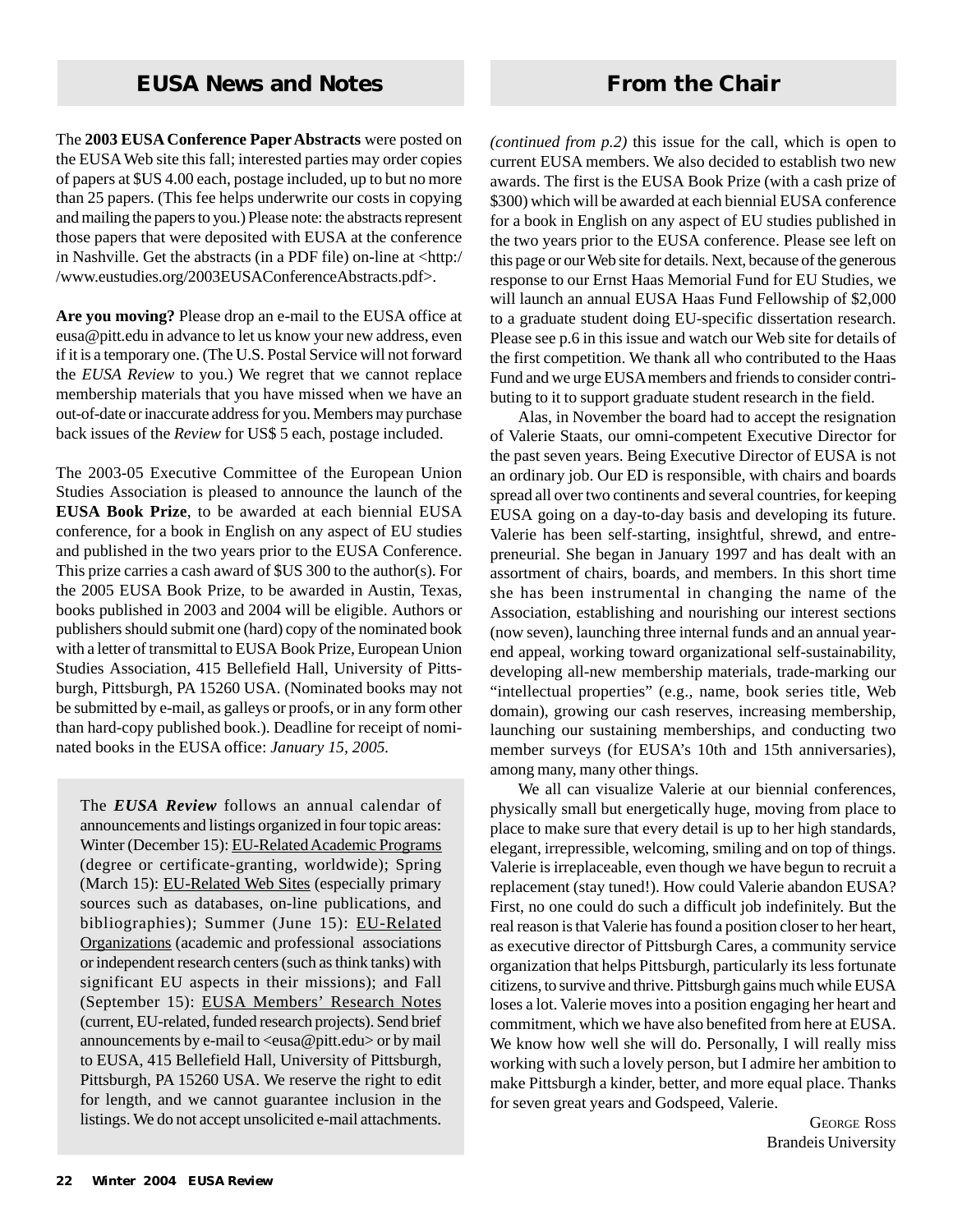#### **A Special Message**

#### **From the outgoing executive director ...**

HERE, FOR THE FIRST AND last time, I directly address the EUSA membership in our newsletter to say farewell and thank the many who have helped me over the past seven years. It has been a great ride, and I have learned much and loved getting to know many fine members of EUSA around the world. Your goal of learning more about, and advancing the body of knowledge on, the European integration project is so very important to global relations, today and beyond.

It has been wonderful to be part of EUSA's growth in membership, expansion of activities, the name change, and more. My tenure here also coincided with the explosion, and now quotidian use, of e-mail as part of our work lives, a change that has made more things possible, while altering forever the nature of our workplaces. I leave to become executive director of Pittsburgh Cares, a wonderful service organization where I've been a volunteer for the past six years. I'll be doing many of the same kinds of tasks, but for a different cause. (See www.pittsburghcares.org and know that I would love to hear from you.) Please be assured that I will work closely with EUSA's new executive director and help to ensure a smooth transition. I am very pleased with the state of the organization as I leave, and am confident that EUSA will thrive.

Before moving on, I must thank those with whom I've worked closely and who have helped make my job easier. First among them are my predecessors in the job, who paved the way: Bill Burros (now at the EU Delegation in Washington) and Desmond Dinan (now at George Mason University). I have also been very fortunate to have had as leaders/colleagues five distinguished, visionary, and hard-working Chairs of EUSA (in chronological order): James Caporaso, Gary Marks, Vivien Schmidt, Martin Schain, and George Ross. To each of you, thank you for everything and please know that you have,a s a group, been *nonpareil*.

To all the board members with whom I've worked since 1997, thank you for your volunteer time, efforts, and faith. Very special thanks to Alberta Sbragia, past EUSA Chair, *ex officio* board member, and generous, supportive liaison between EUSA and the University of Pittsburgh. To her and our valued hosts in Pitt's University Center for International Studies, including UCIS Director William Brustein, we would not be where we are today without you. To those game, gallant EUSA members who served the Association as interest section leaders, book reviews editors, conference hosts and program chairs, and *ad hoc* committee members, it has been a true pleasure to know and work with you; your volunteer efforts made a concrete difference. To the kind EUSA members who loyally renew their memberships and contribute to our funds, thank you for giving EUSA its continued *raison d'être*. I wish all of you the very best. — VALERIE STAATS, PhD

# **EUROPEAN UNION STUDIES ASSOCIATION**

**New Individual Membership Form Only** *(Please type or print)*

| Work Telephone                                                                                                                        |
|---------------------------------------------------------------------------------------------------------------------------------------|
|                                                                                                                                       |
|                                                                                                                                       |
|                                                                                                                                       |
|                                                                                                                                       |
| Do you wish to be subscribed to                                                                                                       |
| EUSA's e-mail List Serve?<br>no no<br>yes                                                                                             |
|                                                                                                                                       |
| <b>Membership dues</b> (please check as appropriate):                                                                                 |
| Individual ________ \$85 two-year membership                                                                                          |
| Student* ________ \$55 two-year membership                                                                                            |
| Lifetime Membership _______ \$1500 (+ credit for \$500 tax deduction)                                                                 |
| * Students must provide copy of current semester's registration form.                                                                 |
| <b>EU Law Interest Section</b><br>$\frac{\text{I}}{\text{I}}$ \$10 (2 yrs.)                                                           |
| $\frac{\text{I}}{\text{I}}$ \$10 (2 yrs.)<br>EU Political Economy Interest Section                                                    |
| Teaching the EU Interest Section<br>$\frac{\text{I}}{\text{I}}$ \$10 (2 yrs.)                                                         |
| EU Latin America Caribbean Interest Section                                                                                           |
|                                                                                                                                       |
| $\frac{\text{I}}{\text{I}}$ \$10 (2 yrs.)<br>EU Economics Interest Section                                                            |
| $\frac{\text{I}}{\text{I}}$ \$10 (2 yrs.)<br>EU Public Opinion and Participation Section<br>$\frac{\text{I}}{\text{I}}$ \$10 (2 yrs.) |

EUSA members may wish to make a contribution to support the work of EUSA in any amount over membership dues:

| EUSA Grants and Scholarships Fund          |  |
|--------------------------------------------|--|
| <b>EUSA Endowment Fund</b>                 |  |
| Ernst Haas Memorial Fund for EU Studies \$ |  |
| Total amount of dues and gifts enclosed    |  |

We prefer payment by check (payable to "EUSA") when possible. Checks must be in US\$ and drawn on a USA bank. We also accept international money orders and MasterCard or Visa credit cards. Your cancelled check or credit card statement will be your receipt.

| MasterCard # |                                      |  |  |
|--------------|--------------------------------------|--|--|
| $Visa \#$    |                                      |  |  |
| Expiry       | Last 3 digits from back side of card |  |  |
| Signature    |                                      |  |  |

Mail or fax this form (please do not mail *and* fax this form) to:



ı

415 Bellefield Hall University of Pittsburgh Pittsburgh, PA 15260 USA Facsimile 412.648.1168

**European Union Studies Association**